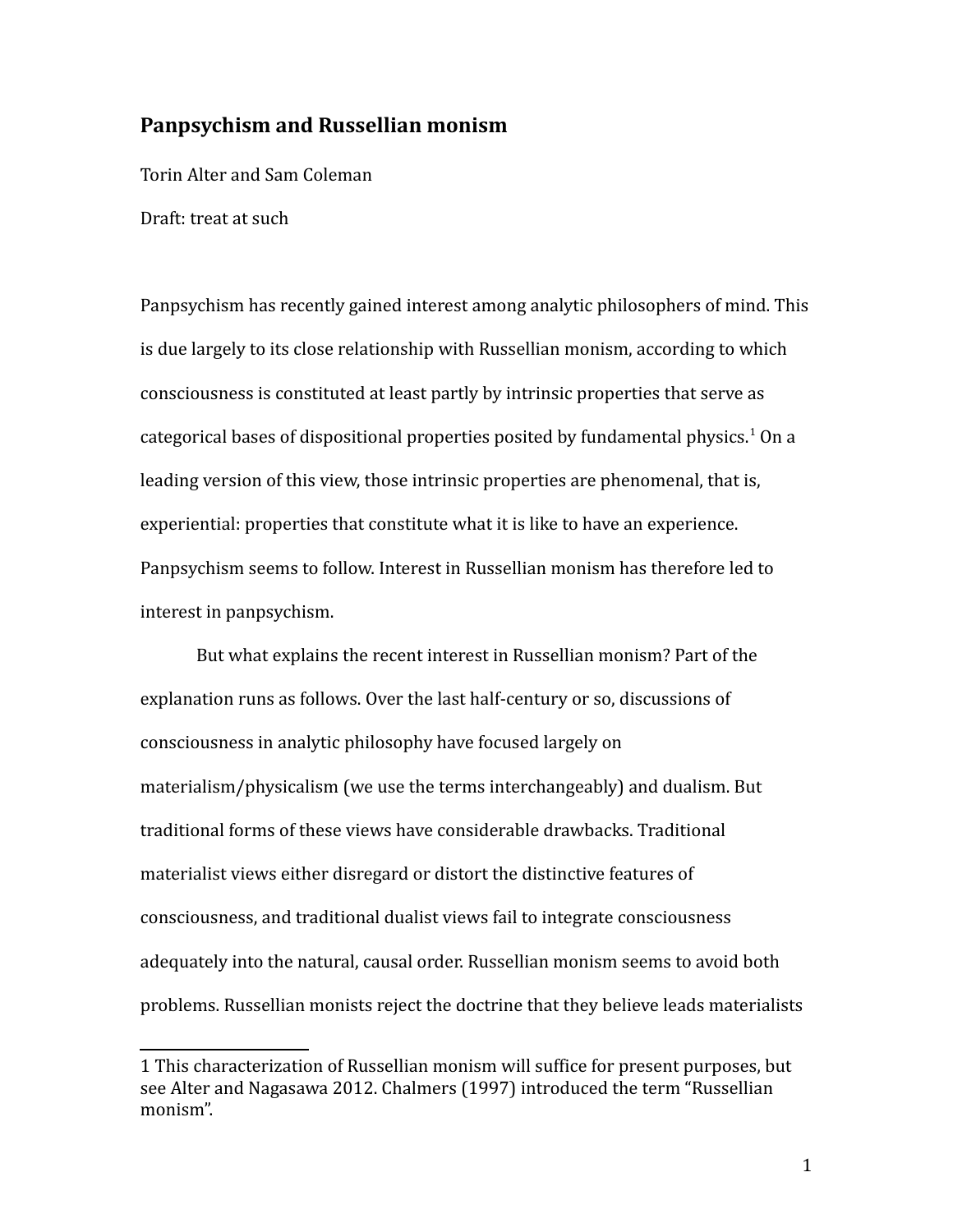to disregard or distort the distinctive features of consciousness: the doctrine that phenomenal properties are nothing over and above the properties physics reveals. On panpsychist Russellian monism, phenomenal properties are taken to be no less fundamental than physical properties. Dualism says that too. But unlike traditional dualist views, panpsychist Russellian monism is designed to accord consciousness a crucial role in physical causation: the role of categorically grounding basic physical, dispositional properties. There is also a nonpanpsychist version of Russellian monism, which accords that same role to the components of consciousness. Russellian monism is thus presented as a plausible alternative to traditional views: one that both does justice to the distinctive features of consciousness and integrates consciousness into the natural, causal order. $2$ 

In this chapter, we will consider whether Russellian monism has the advantages just described. More specifically, we will discuss two significant challenges to the claim that it does: one developed by Robert J. Howell and one by Amy Kind.<sup>[3](#page-1-1)</sup> Howell argues that Jaegwon Kim's exclusion argument can be modified to show that Russellian monism is untenable. And Kind argues that it is "simply an illusion" that Russellian monism "transcend[s] the dualist/physicalist divide."[4](#page-1-2) We will argue that neither challenge is insurmountable.

#### **Panpsychist and panprotopsychist Russellian monism**

<span id="page-1-0"></span><sup>2</sup> Chalmers 2013.

<span id="page-1-1"></span><sup>3</sup> Howell 2015, Kind 2015.

<span id="page-1-2"></span><sup>4</sup> Kind 2015, p. 417.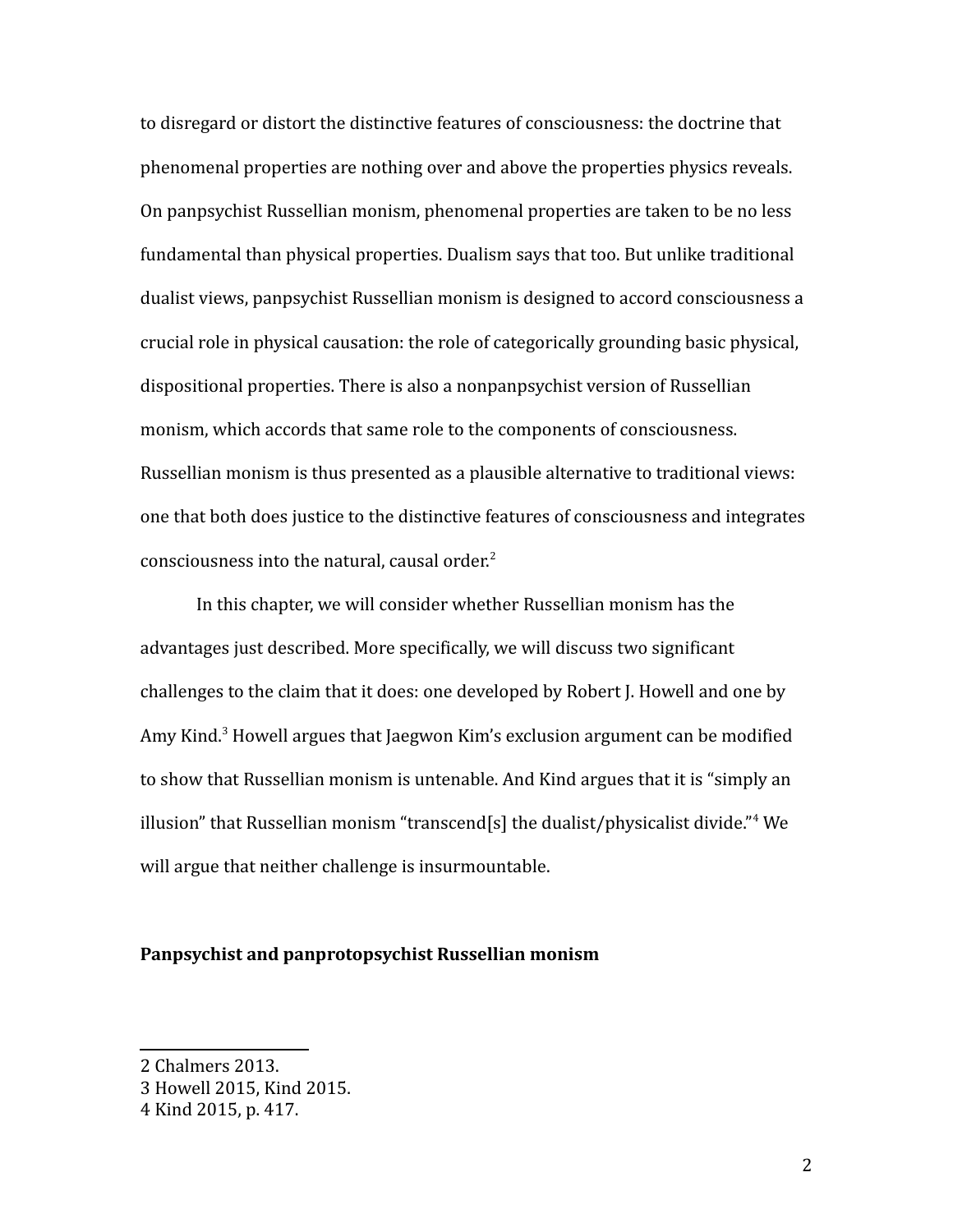In this section, we will say more about what both panpsychist and nonpanpsychist Russellian monism are and why these views seem to provide theoretical advantages over traditional views.

#### *What the views are*

Following David Chalmers, we understand panpsychism as the thesis that some fundamental physical entities have conscious experiences, where this requires that all members of some fundamental physical types have conscious experiences. On this view, "there is something it is like to be a quark or a photon or a member of some other fundamental physical type."<sup>[5](#page-2-0)</sup>

We understand Russellian monism to be the view that consciousness is constituted at least partly by intrinsic properties that serve as categorical bases of the dispositional properties posited by fundamental physics. Panpsychist Russellian monism results from combining this view with the thesis that those intrinsic properties are phenomenal.

Not all versions of Russellian monism entail panpsychism. There is also pan*proto*psychist Russellian monism, which results from identifying the intrinsic properties that ground physical, dispositional properties with what Chalmers calls *protophenomenal* properties. He writes,

*protophenomenal* properties are special properties that are not phenomenal (there is nothing it is like to have a single protophenomenal property) but

<span id="page-2-0"></span><sup>5</sup> Chalmers 2013, pp. 246-47. On this definition, panpsychism entails that consciousness is ubiquitous if the relevant fundamental physical types are.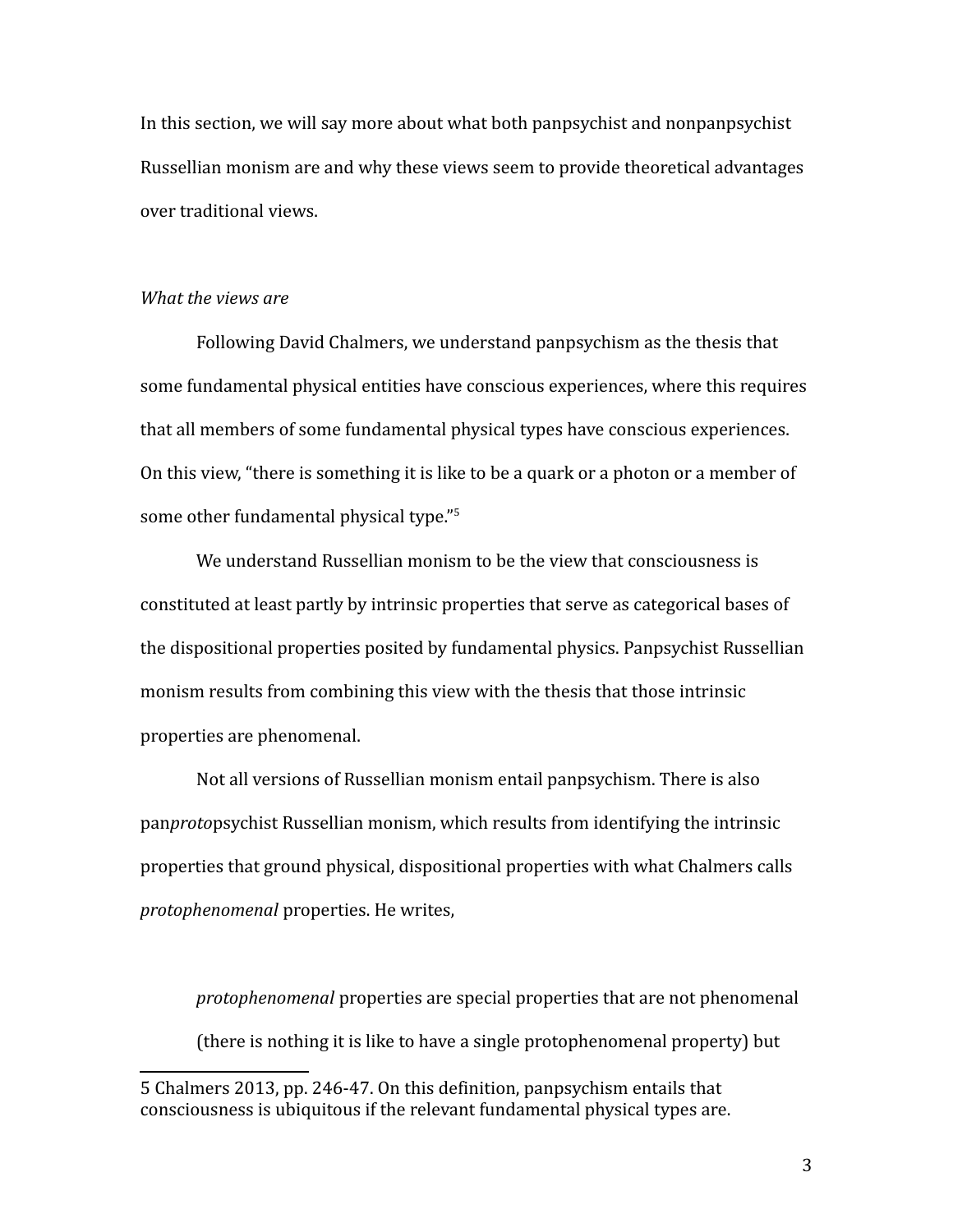that can collectively constitute phenomenal properties, perhaps when arranged in the right structure.<sup>[6](#page-3-0)</sup>

Chalmers raises a concern about panprotopsychism that will prove relevant below:

One might worry that any non-panpsychist materialism will be a form of panprotopsychism. After all, non-panpsychist materialism entails that microphysical properties are not phenomenal properties and that they collectively constitute phenomenal properties.<sup>[7](#page-3-1)</sup>

To avoid that result, he makes the following stipulation:

To handle this, one can unpack the appeal to specialness in the definition by requiring that (i) protophenomenal properties are distinct from structural properties and that (ii) there is an a priori entailment from truths about protophenomenal properties (perhaps along with structural properties) to truths about the phenomenal properties that they constitute.<sup>[8](#page-3-2)</sup>

We follow Chalmers here as well (we use the term "dispositional" where he uses "structural", but we have the same properties in mind). $9$ 

<span id="page-3-0"></span><sup>6</sup> *Loc. cit.*, p. 259.

<span id="page-3-1"></span><sup>7</sup> Chalmers 2013, p. 260.

<span id="page-3-2"></span><sup>8</sup> *Loc. cit.* For views that arguably qualify as panprotopsychism, see Coleman 2015, 2016, Stoljar 2001, Pereboom 2011, and McClelland 2013.

<span id="page-3-3"></span><sup>9</sup> Structural/dispositional properties can be understood as those characterized by structural/dispositional truths, where a structural/dispositional truth is a true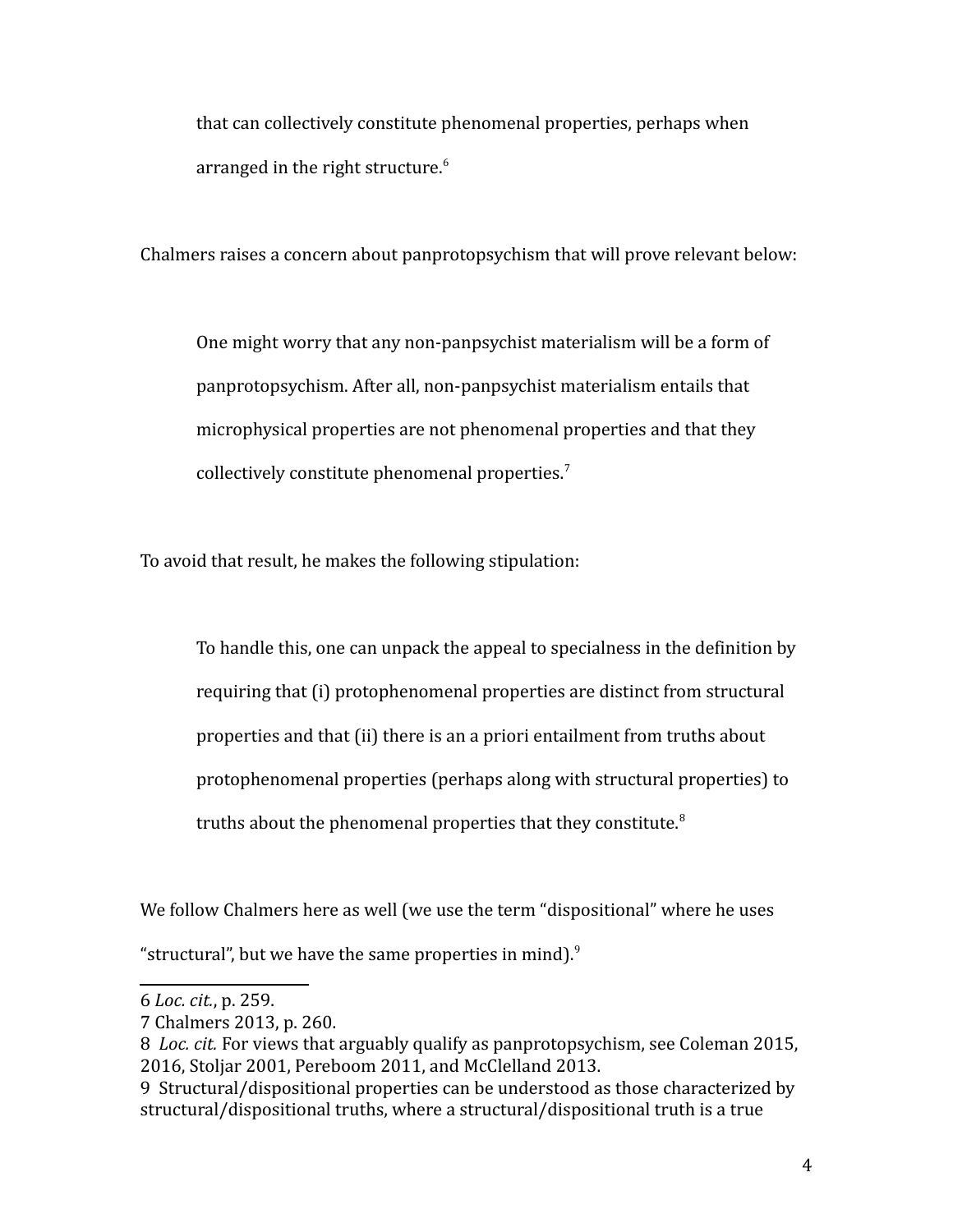# *Russellian monism and the conceivability argument*

To better appreciate why Russellian monism might compare favorably to traditional materialism and traditional dualism, consider how Russellian monists can respond to influential anti-materialist and anti-dualist arguments. For example, consider a version of the anti-materialist conceivability argument involving a zombie world, that is, a minimal physical duplicate of the actual world but without consciousness. The argument begins with the premise that such a world is ideally conceivable—that is, such a world cannot be ruled out by a priori reasoning—and ends with the conclusion that materialism is false.<sup>[10](#page-4-0)</sup> The argument's main steps can be summarized as follows:

- 1. A zombie world is ideally conceivable.
- 2. If a zombie world is ideally conceivable, then a zombie world is

metaphysically possible.

3. If a zombie world is metaphysically possible, then materialism is false.

Therefore, materialism is false. $11$ 

\_\_\_\_\_\_\_\_\_\_\_\_\_\_\_\_\_\_\_\_\_\_\_\_\_\_\_\_\_\_\_\_\_\_\_\_

sentence that is (roughly put) a priori equivalent to a sentence containing only mathematical, logical, nomic, and spatiotemporal terms. See Chalmers 2010, p. 120, fn. 17, Stoljar 2015, Alter forthcoming-a, and Ebbers n.d.

<span id="page-4-0"></span><sup>10</sup> For more on ideal conceivability, see Chalmers 2002.

<span id="page-4-1"></span><sup>11</sup> This formulation ignores various complications that are not directly relevant to our arguments. See Chalmers 2010, ch. 6.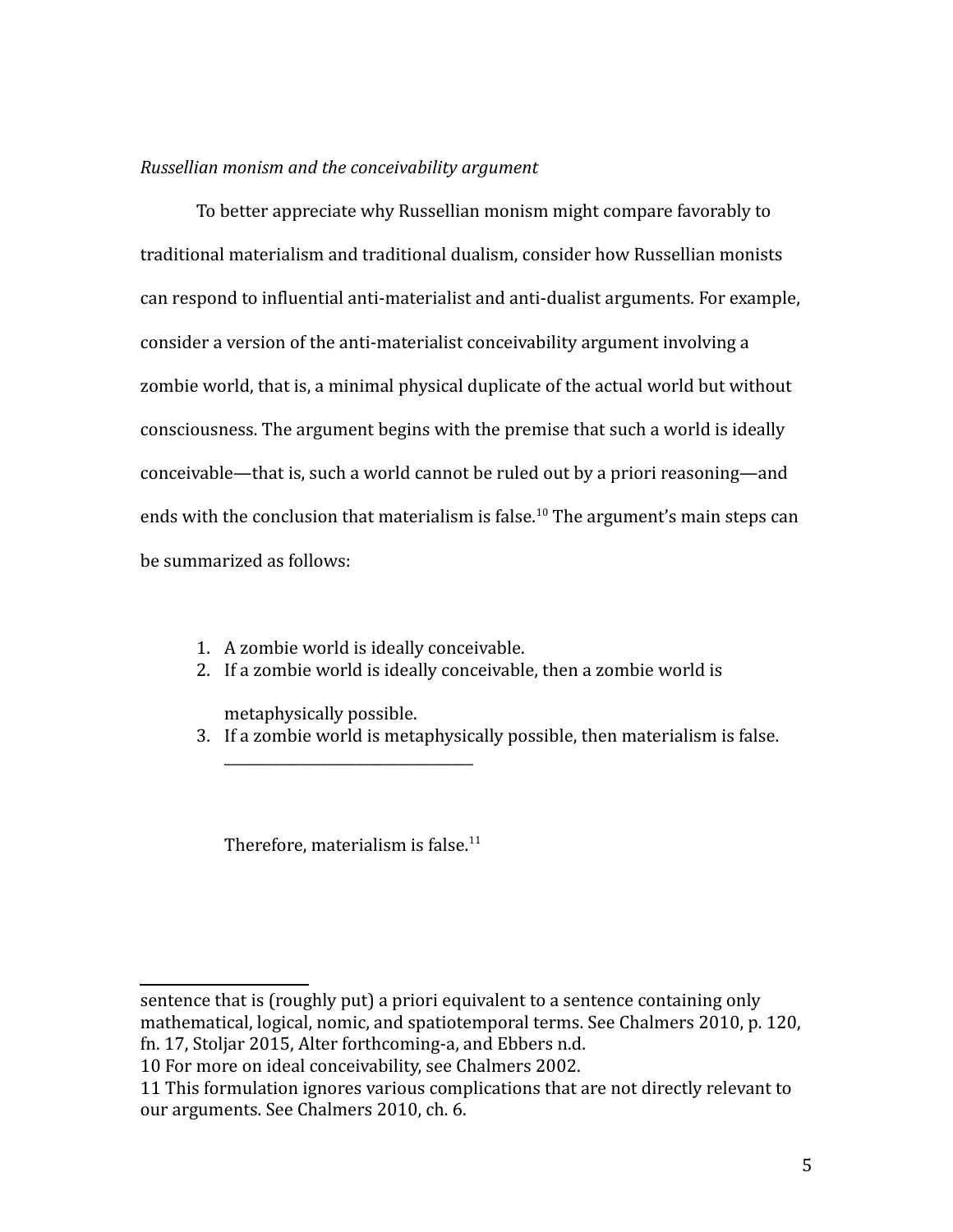Materialists have responded in myriad ways, but many find their responses inadequate.<sup>[12](#page-5-0)</sup>

Russellian monism is sometimes construed as a form of materialism.[13](#page-5-1) But it provides resources for responding to anti-materialist arguments that traditional materialist views do not. Russellian monists can respond to the above conceivability argument in at least three ways. First, they can reject premise 1, which says that a zombie world is ideally conceivable. This premise, they might argue, seems true only if we conflate the physical with the dispositional: we recognize that a consciousnessfree dispositional duplicate of the actual world, or a *dispositional zombie world*, is ideally conceivable, and we tacitly infer that a zombie world is ideally conceivable. But that inference is questionable. A dispositional zombie world would resemble the actual world in all dispositional respects but, unlike a zombie world, perhaps not in all physical respects. Arguably, a complete physical duplicate of the actual world would also have to include instantiations of any (proto)phenomenal properties that, in the actual world, ground physical, dispositional properties. If so then, Russellian monists might argue, such a world would have to include consciousness. If the grounding properties are phenomenal, then the duplicate world would contain consciousness by definition. If the grounding properties are protophenomenal, then the dispositional duplication guarantees that those protophenomenal properties (or instantiations thereof) will be configured so as to constitute consciousness. Either way, on this response, premise 1 comes out false.

<span id="page-5-0"></span><sup>12</sup> See Alter and Howell 2012.

<span id="page-5-1"></span><sup>13</sup> Pereboom 2011, Chalmers 2013, Montero 2015.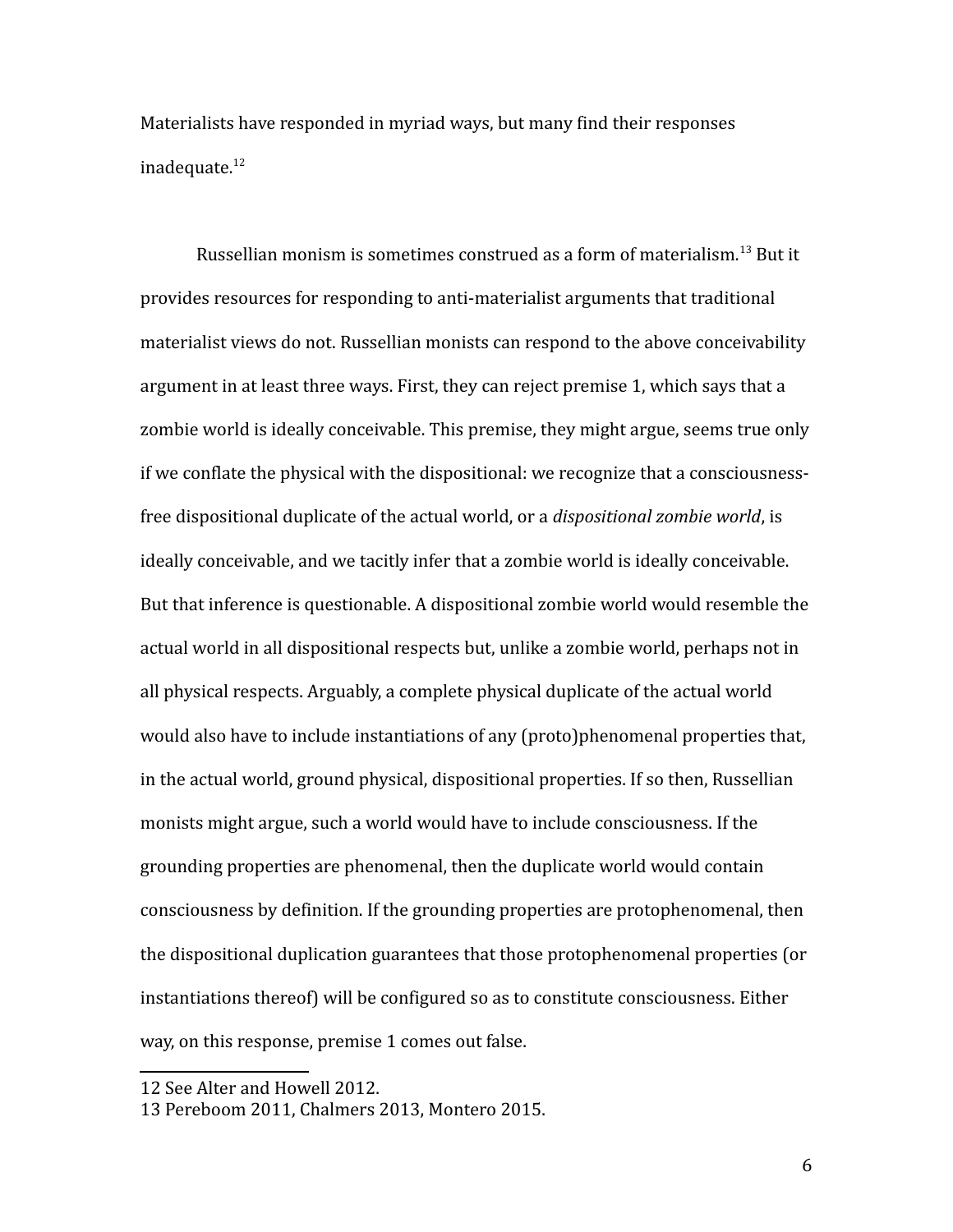Alternatively, panpsychist Russellian monists can reject premise 2, which says that if a zombie world is conceivable then it is metaphysically possible. On this response, although there is no a priori entailment from the physical to the phenomenal, there is an a posteriori entailment: a zombie world is ideally conceivable but metaphysically impossible. This move could be based on a semantic view about basic terms in fundamental physics such as "mass" and "charge": a view on which such terms refer rigidly to the intrinsic, categorical properties that ground basic dispositional properties but not in a way that can be discovered by a priori reflection.[14](#page-6-0)

As a third alternative, Russellian monists can accept the argument's antimaterialist conclusion. They can argue that (proto)phenomenal properties are nonphysical properties that nevertheless categorically ground physical properties. But the core idea underlying this third response is the same as that which underlies the other two: because Russellian monists reject the traditional materialist doctrine that the (proto)phenomenal is nothing over and above the dispositional, their view does not entail the sorts of claims that anti-materialist arguments such as the conceivability argument threaten to undermine.[15](#page-6-1) Here are three examples of such

<span id="page-6-0"></span><sup>14</sup> This response might not be available to panprotopsychist Russellian monists because of Chalmers' stipulations about the protophenomenal properties ((i) and (ii) above): those stipulations imply that there is an a priori entailment from the protophenomenal and the dispositional to the phenomenal. In any case, this second response seems susceptible to the same sorts of objections often leveled against parallel appeals to a posteriori necessity made by traditional materialists (Chalmers 2013, p. 253). This does not appear to be true of the other two alternative Russellian monist responses we describe.

<span id="page-6-1"></span><sup>15</sup> For this reason, Chalmers tends to formulate anti-materialist arguments such as the conceivability argument such that the conclusion is disjunctive: either materialism is false or Russellian monism is true (Chalmers 2010, ch. 6).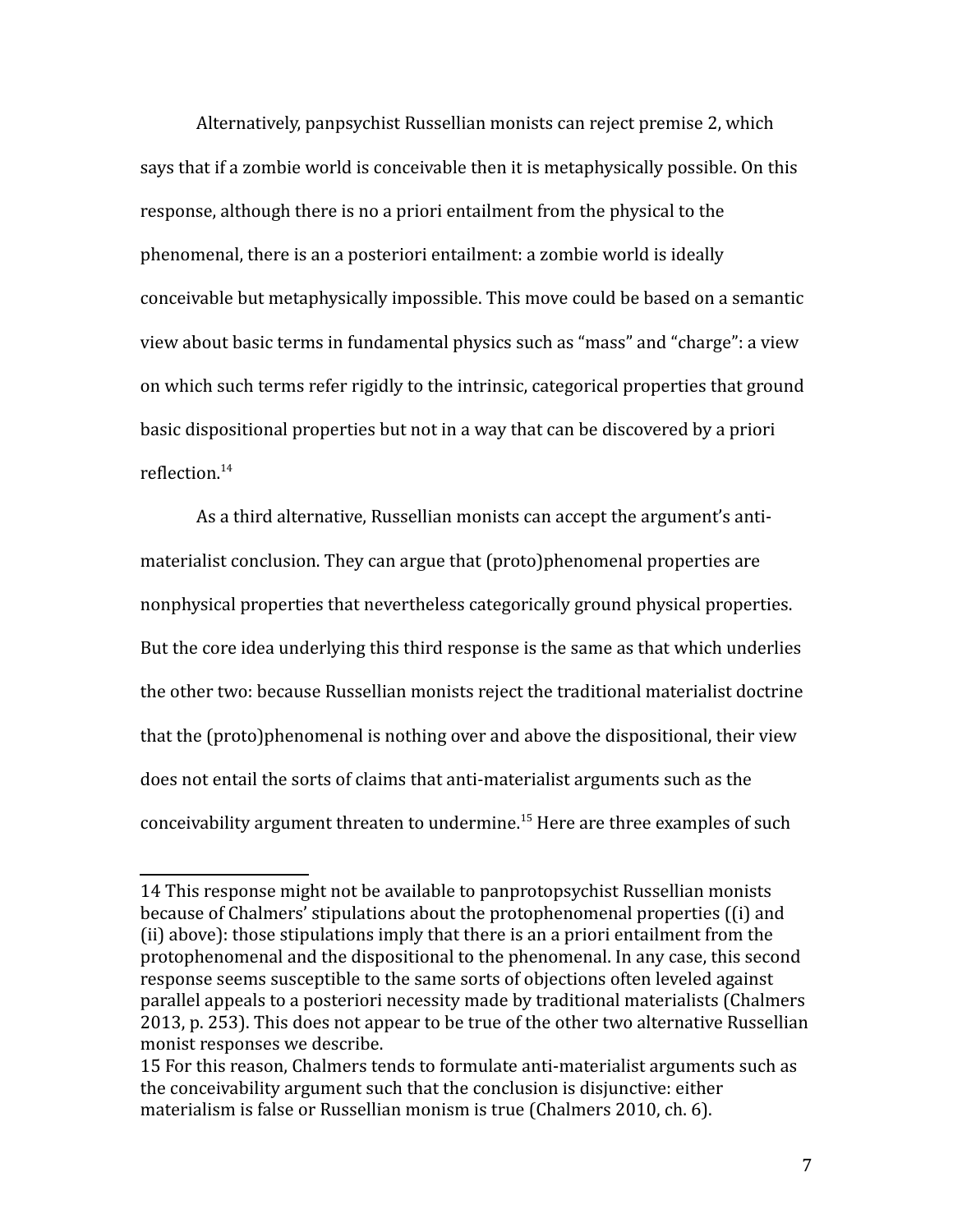claims: there are no phenomenal properties (a claim associated with eliminativist materialism); phenomenal properties are functionally definable (a claim associated with analytic functionalism); and the complete dispositional truth a posteriori necessitates and is ontologically prior to all phenomenal truths (a claim associated with nonreductionist materialism, that is, the view Chalmers (2010) calls type-B materialism).

#### *Russellian monism and the exclusion argument*

\_\_\_\_\_\_\_\_\_\_\_\_\_\_\_\_\_\_\_\_\_\_\_\_\_\_\_\_\_\_\_\_\_\_\_\_

Influential anti-dualist arguments fault dualism for inadequately integrating consciousness into the natural, causal order. We will focus on one of these arguments, known as the exclusion argument. The exclusion argument says that nonphysical mental properties have no work to do in bringing about physical events: all physical effects are fully caused by physical events.<sup>[16](#page-7-0)</sup> The exclusion argument's main steps can be summarized as follows:

1. Mental distinctness: mental phenomena are not identical with physical

phenomena.

- 2. Physical adequacy: physical events have sufficient physical causes if they are caused at all.
- 3. Nonoverdetermination: not every case of mental causation is a case of overdetermination.

Therefore, no physical events are uniquely caused by mental events.<sup>17</sup>

<span id="page-7-0"></span><sup>16</sup> Kim 1989, 2000.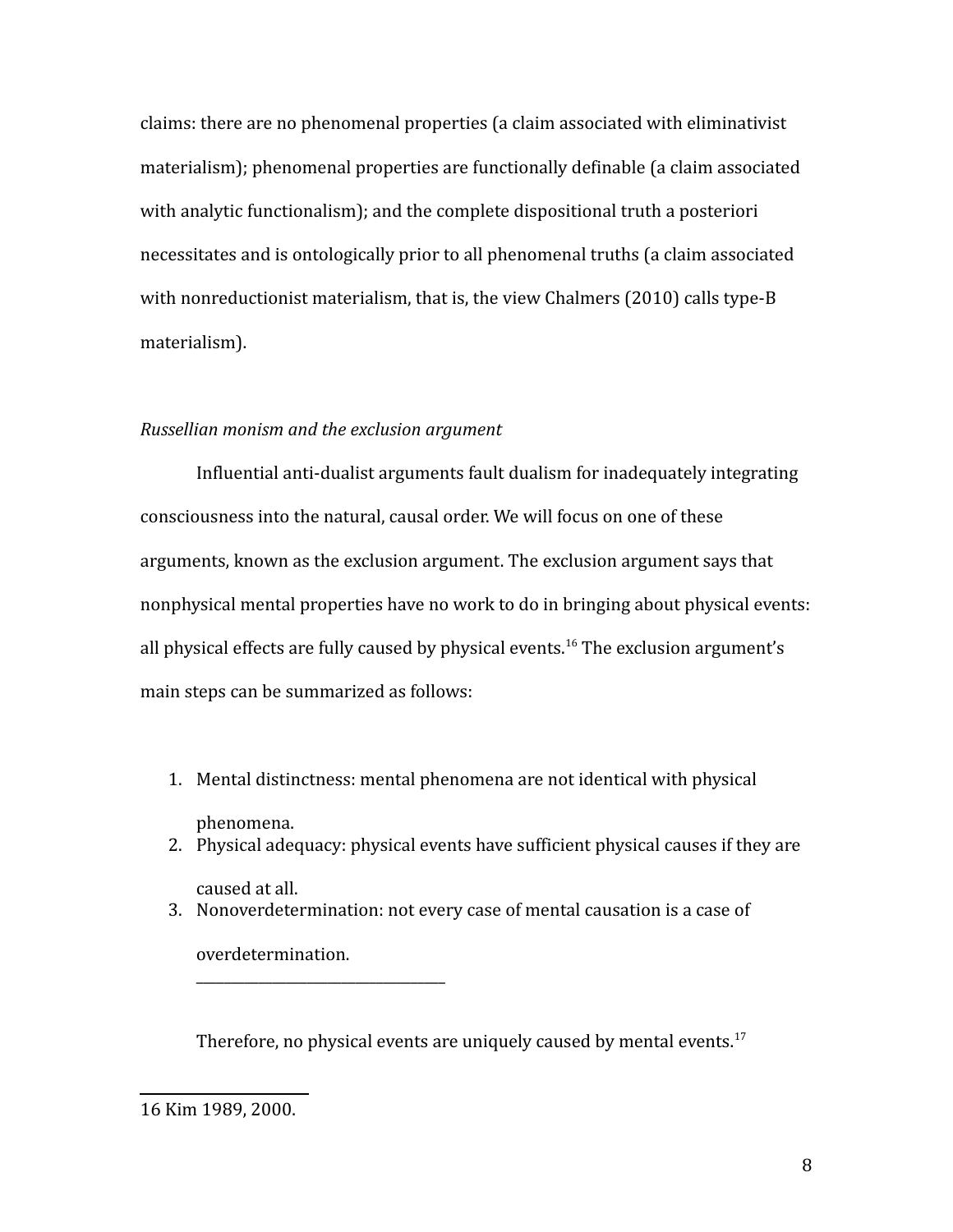The exclusion argument is often adduced against interactionist dualism, on which mental events are said to help bring about physical events. Dualists have responded in myriad ways, but many find their responses inadequate.<sup>[18](#page-8-0)</sup>

Russellian monism is sometimes construed as a form of dualism and sometimes as a form of nonreductionist materialism.<sup>[19](#page-8-1)</sup> But it provides resources for responding to anti-materialist arguments that traditional versions of those views do not. Russellian monists can respond to the exclusion argument in at least three ways.<sup>[20](#page-8-2)</sup> First, they can deny premise 1, mental distinctness, arguing that (proto)phenomenal properties are not distinct from the dispositional properties they ground. Suppose R is a categorical (proto)phenomenal property that grounds negative charge. On this first strategy, Russellian monists deny that there are two properties here, R and negative charge. Instead, there is one property, R, and a law governing how things with that property behave. So, there is no competition among properties for causal efficacy: there is just one property, which can be construed in different ways.

Alternatively, Russellian monists can deny premise 2, physical adequacy. They can argue that the properties physics describes cause nothing on their own: such properties would not even exist (or be instantiated) without their

(proto)phenomenal grounds. Interactionist dualists too tend to deny physical

<sup>17</sup> Cf. Howell 2015, pp. 23-24. This formulation ignores various complications that are not directly relevant to our arguments. See Kim 1989, 2000 and List and Stoljar forthcoming.

<span id="page-8-0"></span><sup>18</sup> The exclusion argument is also adduced against nonreductionist forms of materialism. For a dualist response, see List and Stoljar forthcoming. For a nonreductionist materialist response, see Pereboom 2011.

<span id="page-8-2"></span><span id="page-8-1"></span><sup>19</sup> Pereboom 2011, Chalmers 2013, Montero 2015, Alter and Nagasawa 2012. 20 Here we follow Howell 2015, pp. 26-28.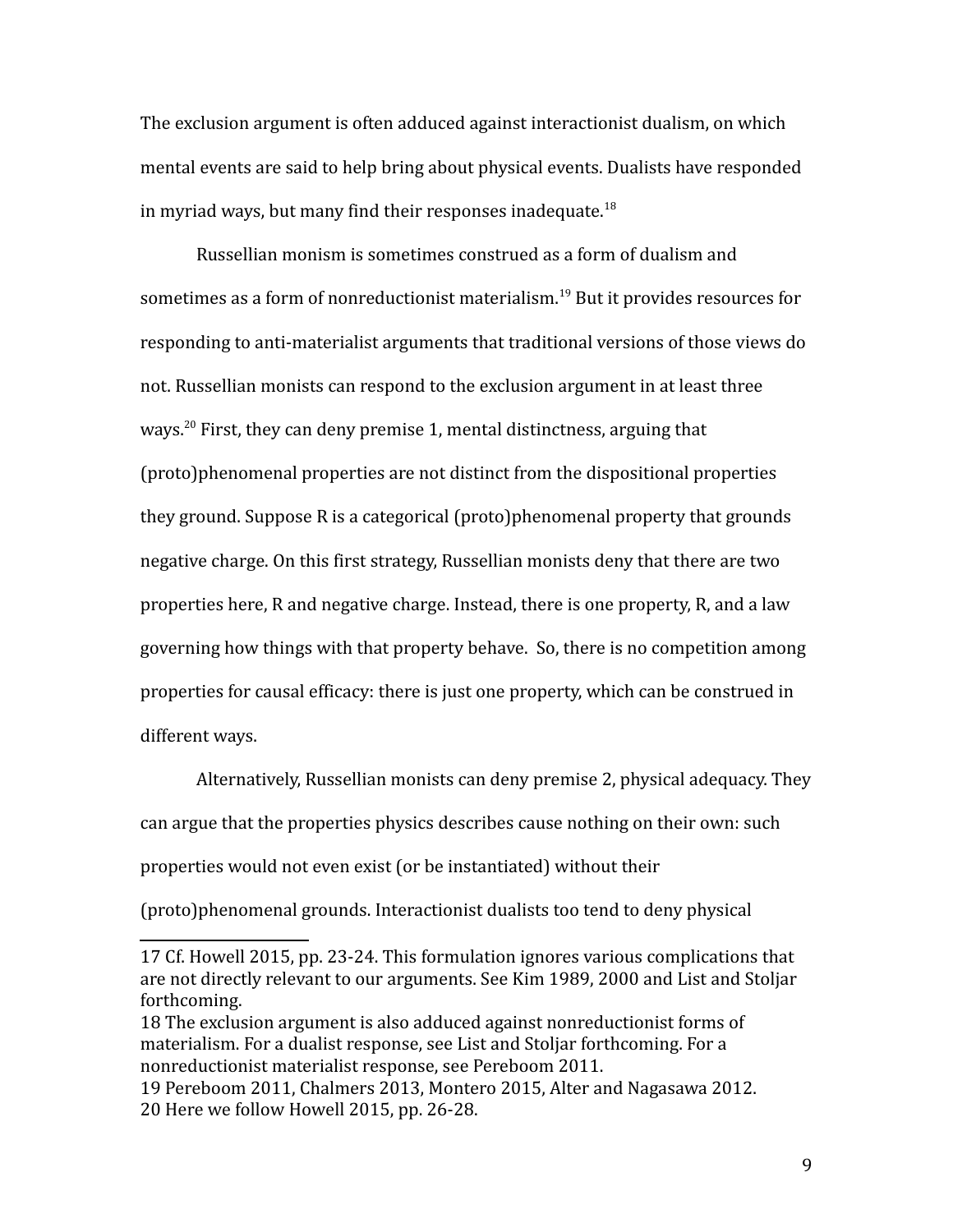adequacy. But they do so in a way that many find unacceptable. They reject the causal closure of the physical, positing causal gaps among physical events as described by the physical sciences: gaps filled by nonphysical, mental events. Russellian monists need not posit any such gaps. Russellian monism only enriches the basis of the complete physical causal chain already posited by the physical sciences.<sup>[21](#page-9-0)</sup>

Finally, Russellian monists can deny that the argument (in the form stated above) is valid. Here Russellian monists would follow a well-trodden path. Several philosophers (who do not commit to Russellian monism) reject the argument's validity, arguing that some mental-physical relations can be modeled on the relation between determinables and determinates.<sup>[22](#page-9-1)</sup> In their view, mental properties contribute to physical causation in something like the way that being red (the more determinable property) and being scarlet (the more determinate property) can both issue in a physical effect without that effect being overdetermined. Russellian monists can offer a distinctive version of that style of reasoning. Plausibly, just as there is in general no competition between determinable and determinate properties such as being red and being scarlet, there is in general no competition between categorical properties and the dispositions they ground: both make unique contributions to the causal process. So, Russellian monists can argue, since

<span id="page-9-0"></span><sup>21</sup> There is a sense in which Russellian monists deny the causal closure of the physical. In their view, no causal explanation of physical events that refers only to dispositional/structural properties is complete. They think a complete explanation would have to refer to the intrinsic properties that ground physical, dispositional properties (Chalmers 2013, p. 258). But unlike traditional interactionist dualism, Russellian monism does not require causal gaps at the level of explanation as described by the physical sciences.

<span id="page-9-1"></span><sup>22</sup> Yablo 1992, Bennett 2003, Shoemaker 2007, Ehring 2011, Wilson 2011.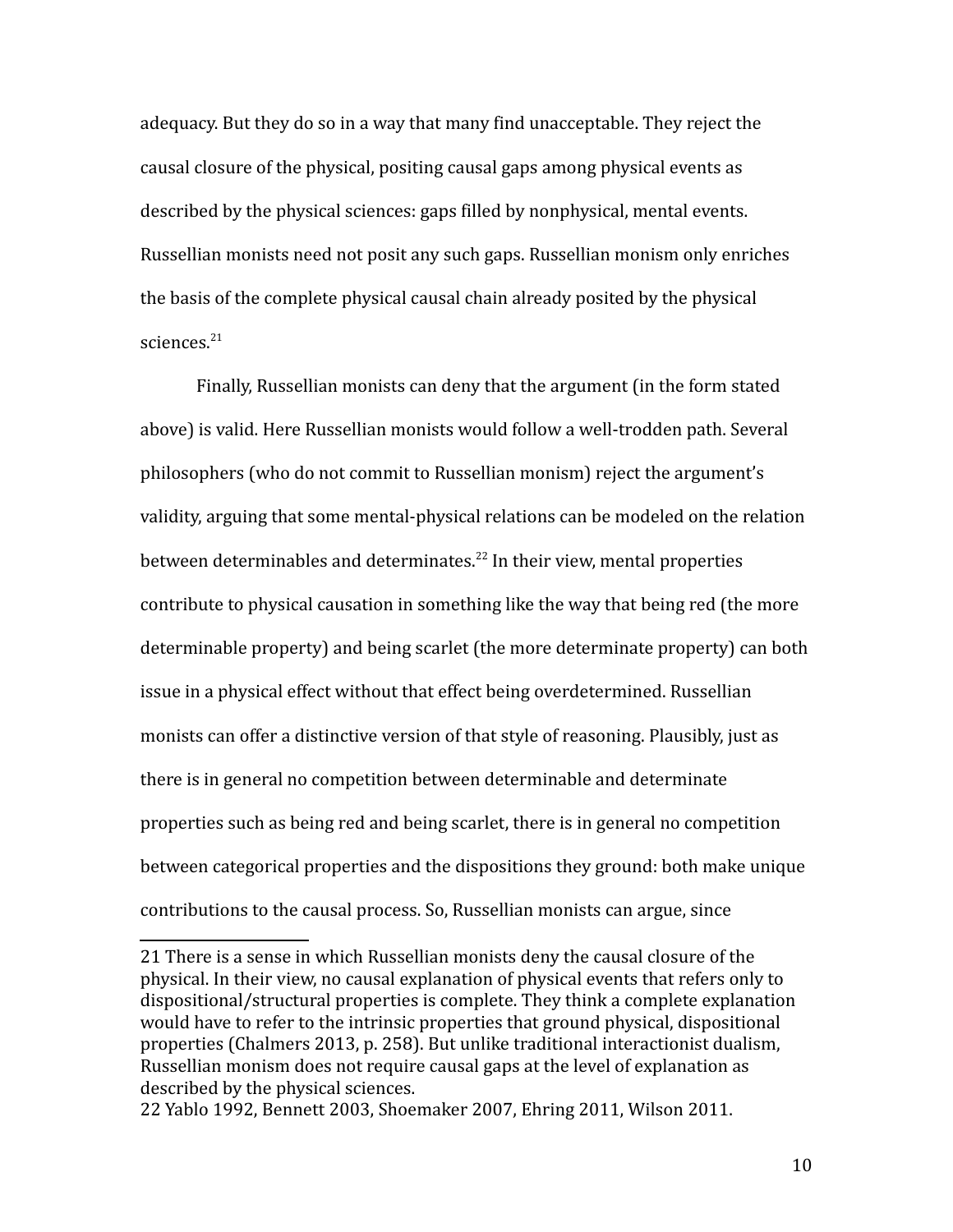(proto)phenomenal properties categorically ground physical, dispositional properties, the contribution of the latter properties in causing physical events does not compete with the contribution of the former. On this model, neither sort of property is causally redundant in the bringing about of physical events.

There is a common thread running through all three of those responses: Russellian monism provides a principled basis for rejecting the idea that dispositional and (proto)phenomenal properties compete in the way the exclusion argument requires. More generally, Russellian monism does not seem to be threatened in the way traditional dualism is by the problem of finding a role for (proto)consciousness in the causation of physical events.

Thus, Russellian monism might seem to have considerable advantages over traditional materialism and traditional dualism. But appearances can be deceiving. Howell and Kind each argue that in this case they are. We will now turn to their arguments, starting with Howell's, and explain some ways Russellian monists might respond.

## **The exclusion argument against Russellian monism**

In Howell's view, although the original exclusion argument does not undermine Russellian monism, a modified formulation does. He writes,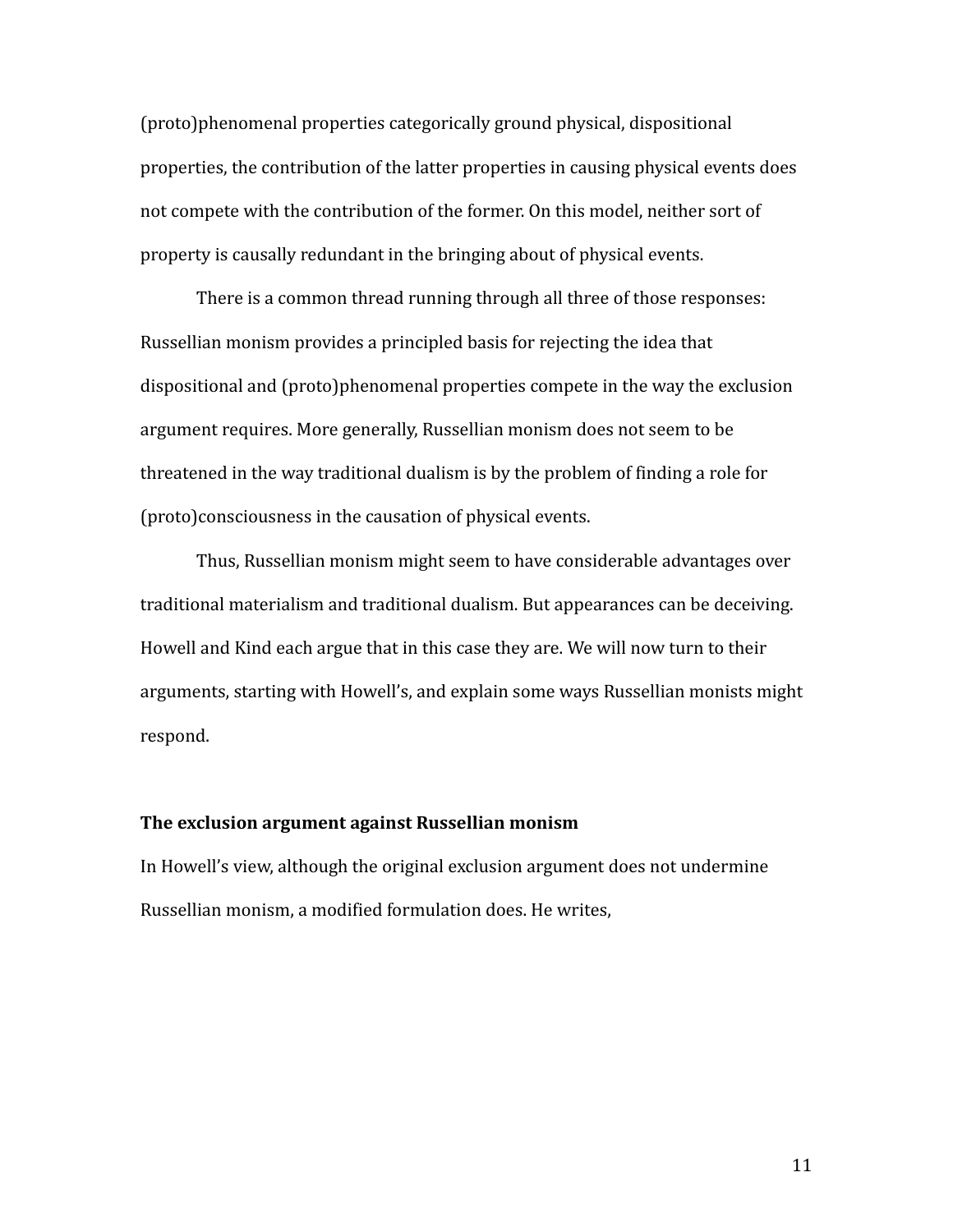My general argument will be that even if phenomenal properties cause things on the Russellian Monism picture, they do not cause things in virtue of their phenomenal nature. $23$ 

Similar reasoning, he argues, applies to protophenomenal properties.<sup>[24](#page-11-1)</sup> If his modified exclusion argument is sound, then on Russellian monism (proto)phenomenality makes no unique contribution to the causation of physical events, despite initial appearances to the contrary.

#### *The modified exclusion argument*

According to the original exclusion argument, physical and mental properties compete for causal influence. Howell argues that the Russellian monist's responses to that argument merely relocate this problem. The competition is no longer between properties but rather between aspects of the properties in virtue of which the properties do causal work. But there is still causal competition and, he argues, the (proto)phenomenal aspects lose.

Howell illustrates the problem by describing three worlds:

Consider a world w1 in which R, phenomenal redness, grounds the property of negative charge given the causal laws governing R in w1. Now consider

<span id="page-11-0"></span><sup>23</sup> *Loc. cit.*, p. 28.

<span id="page-11-1"></span><sup>24</sup> For example, consider panqualityism (Coleman 2015), which in effect construes protophenomenal properties as unexperienced qualia. If Howell's argument is sound, then unexperienced qualia do not, in virtue of their qualitative natures, cause physical phenomena.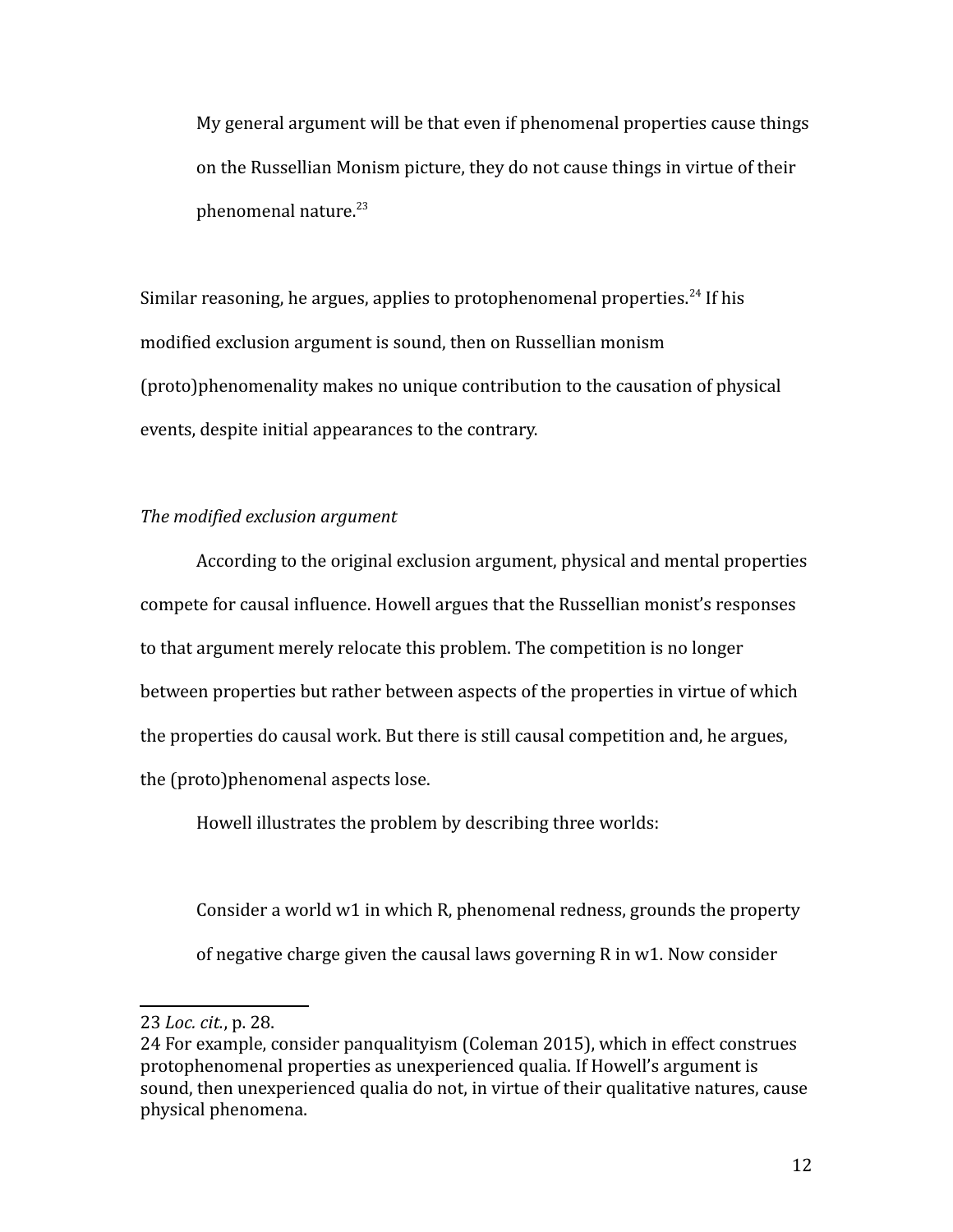world w2 where G, phenomenal greenness, is covered by those same laws so that G grounds the causal powers associated with negative charge and R instead grounds the powers associated with negative spin. Finally, consider a third world, w3, in which the laws are such that either R or G can ground the powers of negative charge—R and G are governed by exactly the same laws in exactly the same ways.<sup>[25](#page-12-0)</sup>

Howell then compares R as instantiated in w1 with R as instantiated in w2, noting that, "They are similar in one respect, their phenomenal character, but different in another, their causal profile."<sup>[26](#page-12-1)</sup> R as instantiated in w1 compared with G as instantiated in w2 differs in phenomenal character while being similar in causal role. And the same point applies to R compared with G as both are instantiated in w3. He writes,

In all cases…some similarities are grounded in the phenomenal character and others are grounded in the causal profile. Even given the ontology of Russellian Monism, therefore, there must be different relationships of grounding in virtue of which the different resemblance relations hold.<sup>[27](#page-12-2)</sup>

So, *RM properties*, as Howell calls them, have two aspects: one that grounds phenomenal resemblance relations and another that grounds causal resemblance

<span id="page-12-0"></span><sup>25</sup> *Loc. cit.*, p. 28.

<span id="page-12-1"></span><sup>26</sup> *Loc. cit.*, p. 29.

<span id="page-12-2"></span><sup>27</sup> *Loc. cit*.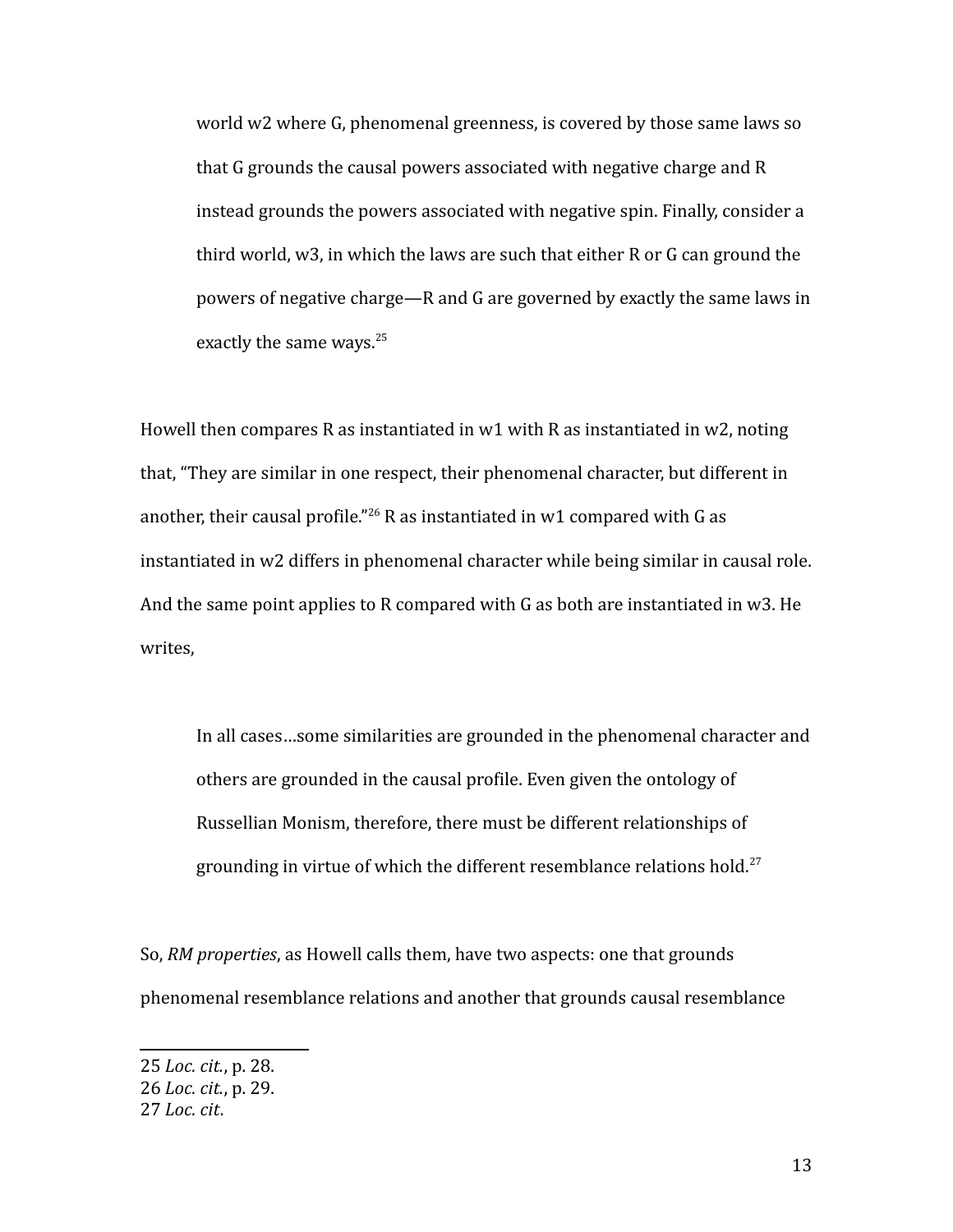relations. If so, then the question arises, in virtue of which of these two aspects do RM properties have physical effects? According to Howell, the answer is clear: physical effects occur in virtue of the latter and not the former. He writes,

In the case of phenomenal causation, we want phenomenal properties to have causal power in virtue of their phenomenality. That means that we want the properties to cause things in virtue of that which grounds the similarity between R in w1 and R in w2. But that doesn't appear to be the case since R in w1 and R in w2 are causally quite dissimilar. The point can be made within a world as well. We want the properties in w3 to cause things in virtue of that which grounds the similarity between R and G (in that world). It cannot be the phenomenal character because they are quite dissimilar phenomenally. It thus appears that these properties do not, after all, cause things in virtue of their phenomenal character.<sup>[28](#page-13-0)</sup>

As Howell notes, similar considerations militate against the panprotopsychist Russellian monist's contention that protophenomenal properties have physical effects. In his view, on panprotopsychist Russellian monism there would be possible worlds corresponding to w1-w3, where 'R' and 'G' stand for protophenomenal rather than phenomenal properties. $29$ 

<span id="page-13-1"></span><span id="page-13-0"></span><sup>28</sup> *Loc. cit*. 29 *Loc cit*., pp. 33-34.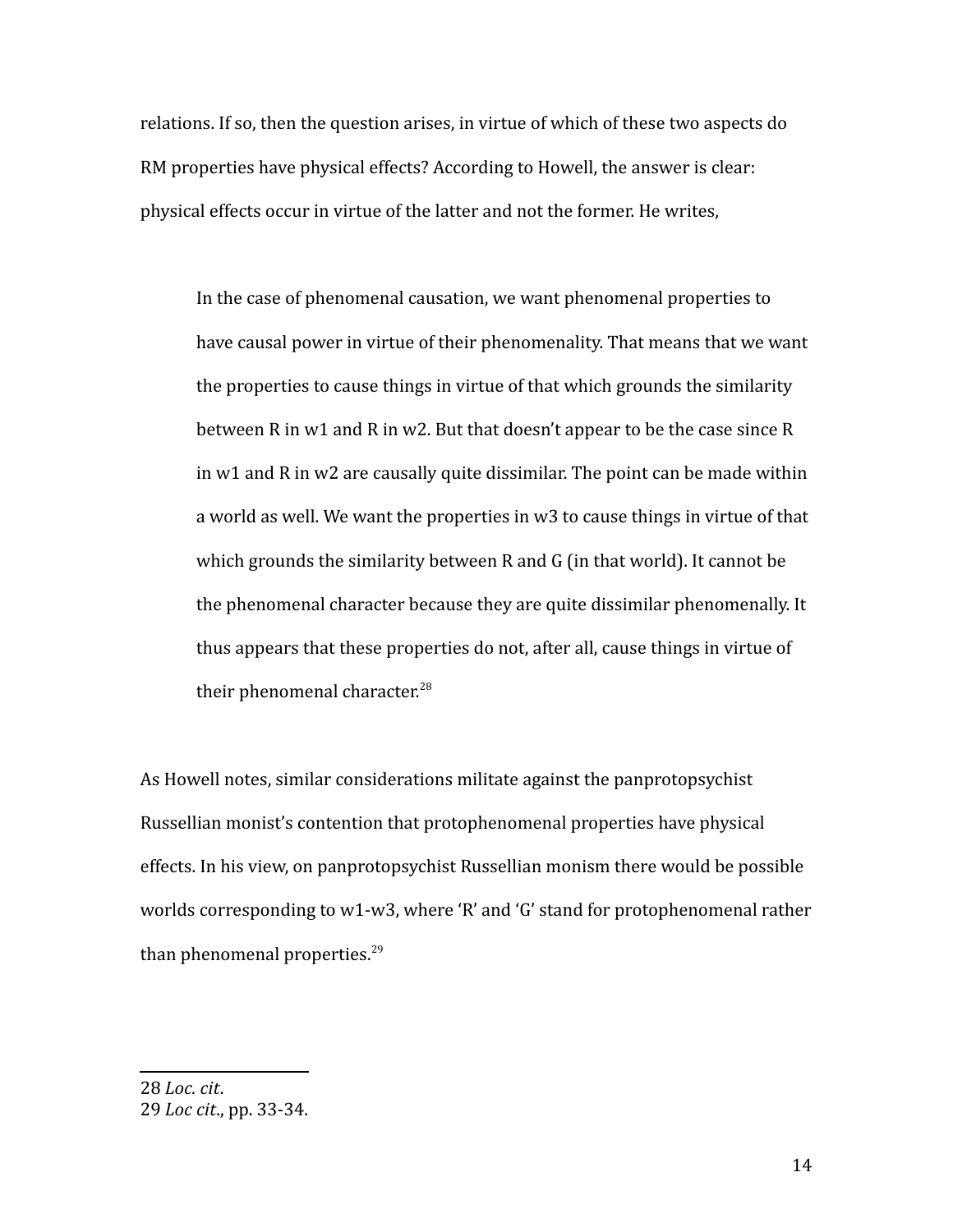Howell states his modified exclusion argument as follows, where "an RM property is a property that has a phenomenal categorical ground and some causal dispositions"<sup>[30](#page-14-0)</sup>:

- 1. [T]here are two distinct and separable aspects of RM properties, those that ground phenomenal resemblance relations and those that ground resemblances between causal profiles.
- 2. [A]ll physical events have sufficient causes in virtue of those aspects that ground resemblances between the causal profiles of RM properties.

\_\_\_\_\_\_\_\_\_\_\_\_\_\_\_\_\_\_\_\_\_\_\_\_\_\_\_\_\_\_\_\_\_\_\_\_

Therefore, the aspects of RM properties that ground phenomenal resemblances make no unique causal contribution to the physical world.<sup>[31](#page-14-1)</sup>

If that argument is sound, then Russellian monism seems to fare no better than dualism at integrating consciousness adequately into the natural, causal order.

According to Howell, the three Russellian monist responses to the original exclusion argument do not succeed against the modified version. On the first response (denying the original premise 1, mental distinctness), there is a single RM property rather than two properties, one categorical and one dispositional, that compete for causal influence. But that claim is consistent with the modified exclusion argument, which locates the competition within a single RM property:

<span id="page-14-1"></span><span id="page-14-0"></span><sup>30</sup> *Loc cit*., p. 32. 'Protophenomenal' can be substituted for 'phenomenal ' in the argument to give the version corresponding to panprotopsychist Russellian monism. 31 *Loc. cit.*, p. 32. Howell omits the nonoverdetermination premise. He remarks, "I simplify the argument here by eliminating premises concerning overdetermination since I take it that no one is happy with that option" (p. 24, fn. 9).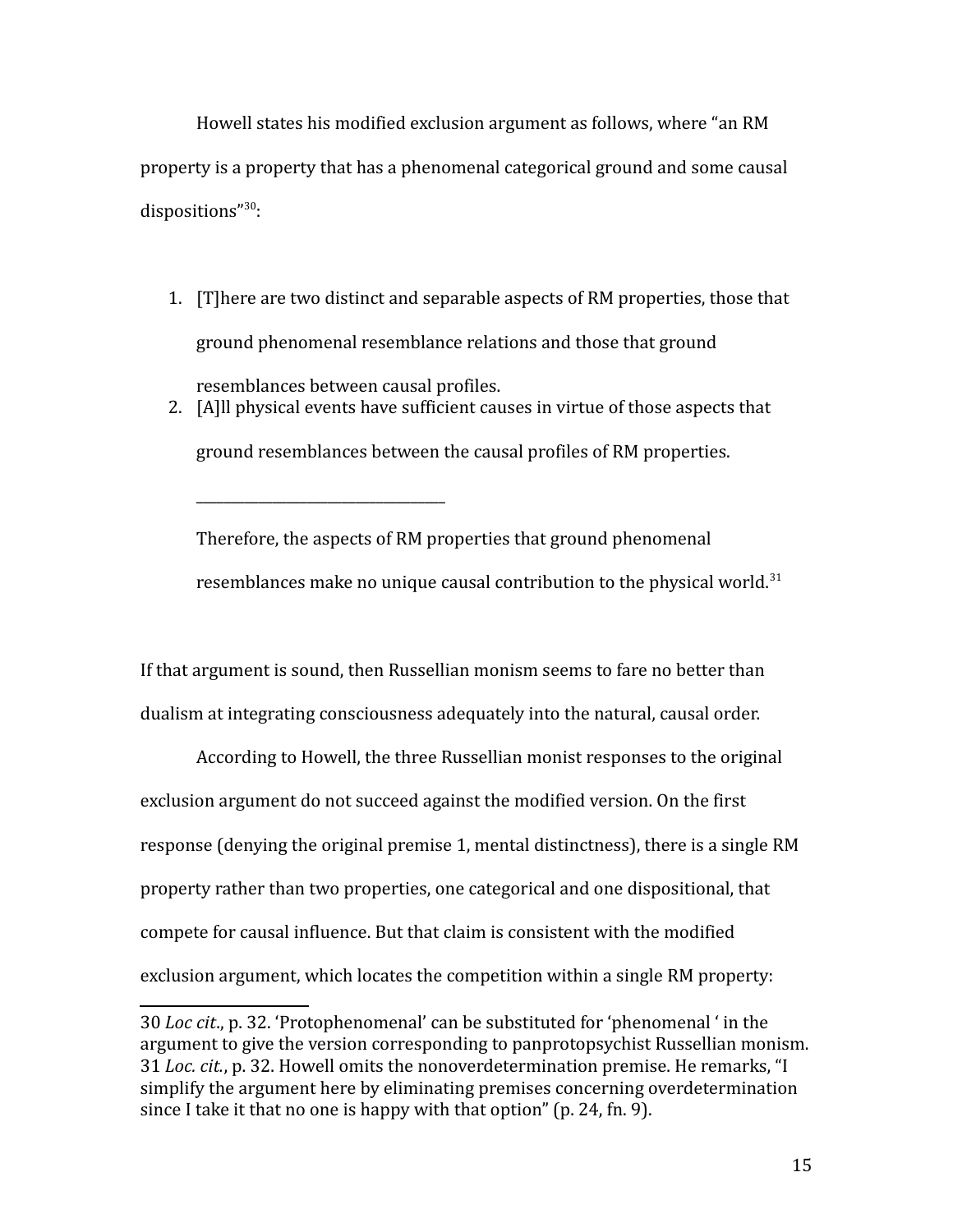aspects of that property compete. On the second response (denying the original premise 2, physical adequacy), physical, dispositional properties would not exist (or be instantiated) were it not for the categorical RM properties in which they are grounded. But it does not follow from that claim that the (proto)phenomenal aspects of RM properties contribute to physical causation. And, Howell argues, the modal separability of the (proto)phenomenal and dispositional aspects suggests that the former do not so contribute:

The fact that both R and G can ground certain causal dispositions within a world despite their phenomenal dissimilarity suggests again that it is not the phenomenality of the ground that is really doing the work. It is whatever it is in virtue of which they fall under the relevant laws. $32$ 

Similar considerations, Howell argues, undermine the third response (denying the validity of the original argument), on which, "the dispositional properties and the categorical grounds don't causally compete because they enjoy such a tight metaphysical relationship."[33](#page-15-1) According to Howell, the relationship is not tight enough to undermine the argument's validity if the two aspects of RM properties can come apart, as they would in w1 compared with w2, and w3.

There are, however, at least two potentially viable ways for Russellian monists to respond to Howell's modified exclusion argument. One is to deny that the modal separability of the two aspects of an RM property shows that the

<span id="page-15-1"></span><span id="page-15-0"></span><sup>32</sup> *Loc. cit.*, p. 31. 33 *Loc. cit.*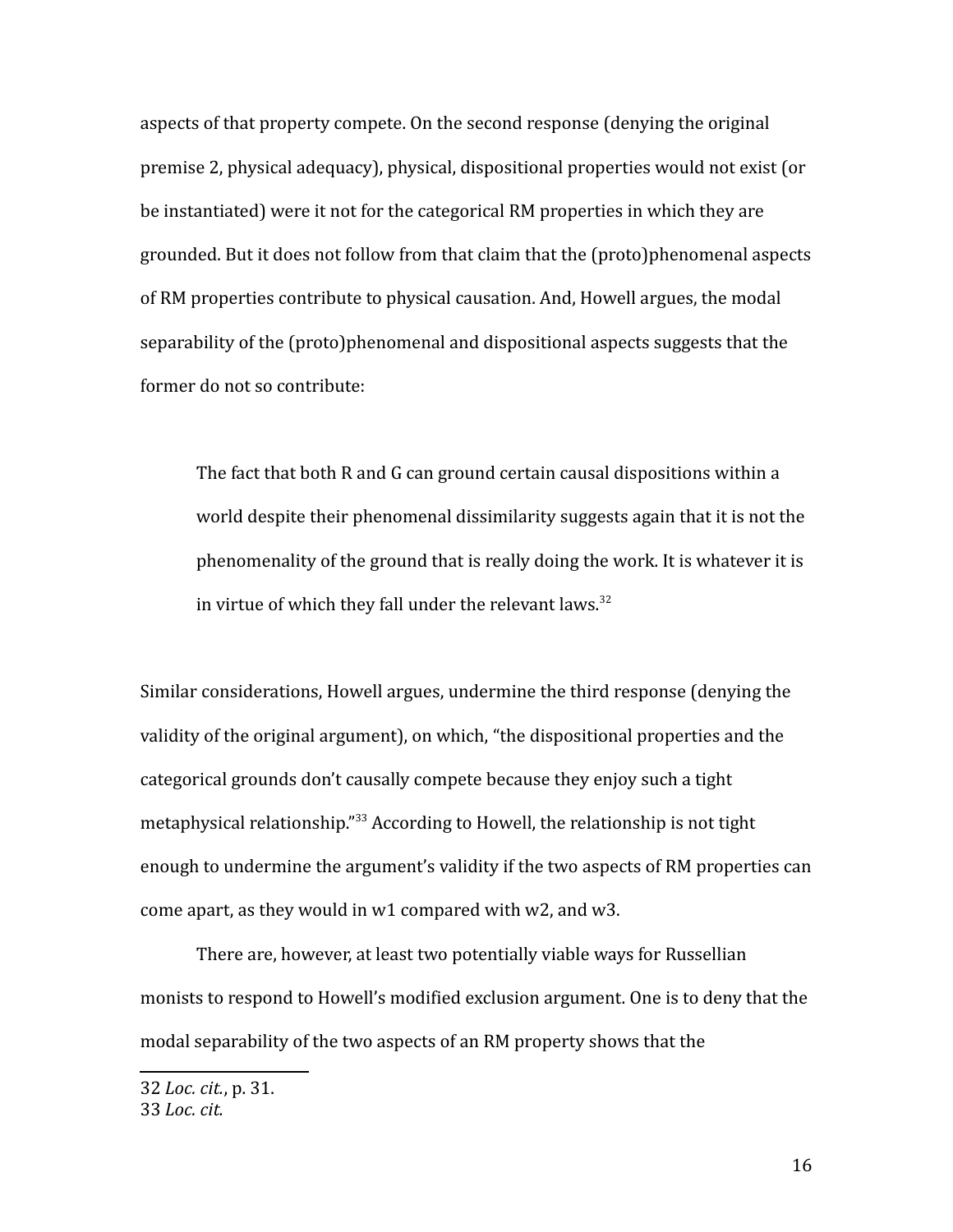(proto)phenomenal aspect does no causal work. Call that *the compatibilist strategy*. The other is to deny that the two aspects are modally separable in the way that Howell's argument requires. Call that *the necessitarian strategy*. We will discuss these strategies in turn.

## *The compatibilist strategy*

In the actual world, chlorophyll plays a causal role in photosynthesis: it enables plants to absorb energy from light. Suppose that there is a possible world in which the same role is played by a biomolecule that is chemically distinct from chlorophyll. It would be a mistake to infer that in the actual world chlorophyll makes no unique causal contribution to photosynthesis. According to the compatibilist strategy, or *compatibilism* for short, the modified exclusion argument makes an analogous mistake.

According to compatibilism, in w1 negative charge has physical effects partly in virtue of R (phenomenal redness) even though in w2 negative charge has those same effects partly in virtue of G (phenomenal greenness). This is so, say compatibilists, because the grounding laws in w1 differ from those in w2: they differ with respect to which phenomenal property plays which grounding role. Or consider w3, in which R and G each ground negative charge. According to compatibilism, w3's grounding laws entail that, in that world, both R and G help produce the effects of negatively charged particles. In general, the assumption that the same grounding role can be played by two different categorical properties (either across or within worlds) does not entail that those categorical properties are inefficacious. The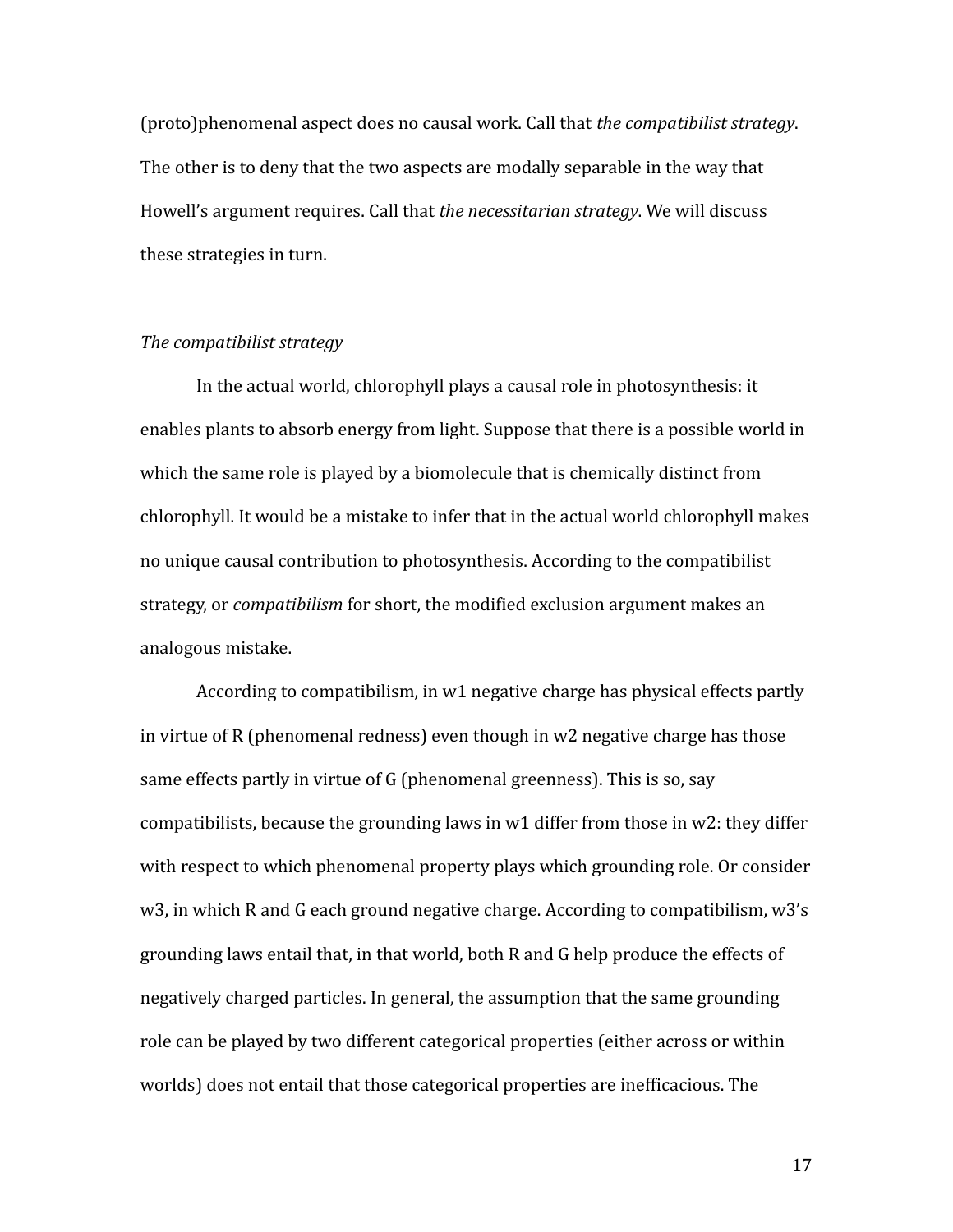grounding laws may be contingent. But they determine which (if any) categorical properties in a given world do the grounding work. And it is precisely such grounding work that constitutes the unique contribution (proto)phenomenal properties make to the causation of physical events.

Compatibilists could analyze the modified exclusion argument in different ways. On one analysis, the problem is premise 2: "[A]ll physical events have sufficient causes in virtue of those aspects that ground resemblances between the causal profiles of RM properties." Arguably, the aspects that ground resemblances between the causal profiles of RM properties are not (proto)phenomenal properties. For example, R and G are phenomenally distinct and yet the causal profiles associated with R in w1 and G in w2 are exactly alike. Nonetheless, the compatibilist might argue, in w1 negative charge has the effects it does partly because it is grounded by R. In that world, given its contingent grounding laws, negative charge would have no physical effects if not for R's playing the grounding role it plays. That fact, say compatibilists, is compatible with a distinct property G playing that same role in worlds with different grounding laws, such as w2. Thus, the compatibilist might argue that premise 2 of the modified exclusion argument is false.

The compatibilist strategy faces objections. For one thing, the photosynthesis analogy is inexact. When we described chlorophyll as playing a causal role in photosynthesis, we said that it enables plants to absorb energy from light. That description is fairly coarse-grained, and one might argue that this explains why the possibility of something else playing that role does not threaten the efficacy of chlorophyll in the actual world. But the cases at issue need not involve such coarse-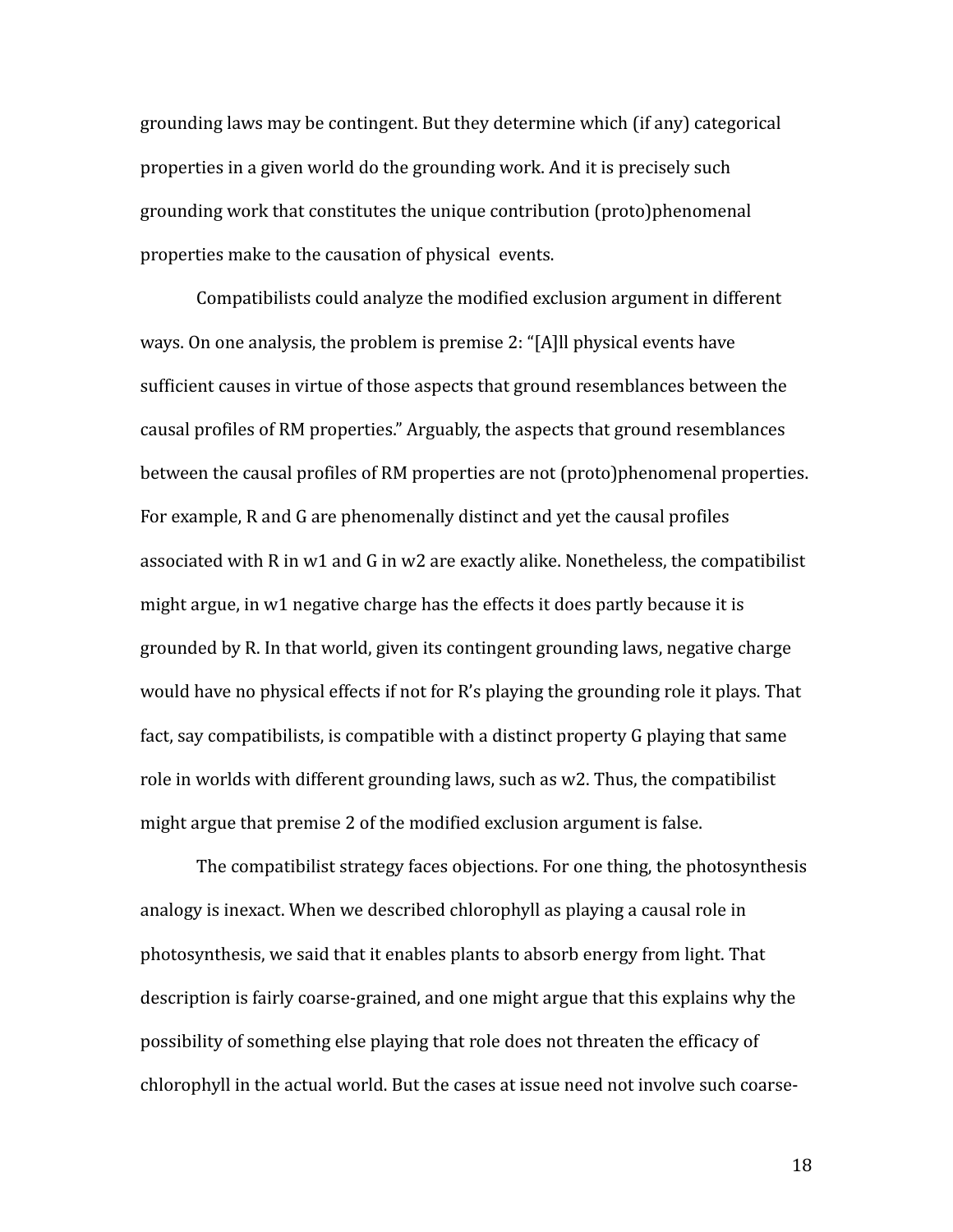grained descriptions. And especially when we come to discussing fundamental physical dispositions and their bases, we are likely to move to talking at a much finer grain. For example, describing the causal profiles associated with R in w1 and G in w2 in a maximally fine-grained way would reveal no difference whatsoever between those profiles (that is true by stipulation). By contrast, differences would be revealed when comparing chlorophyll to its role-filler in another possible world, if both are described in a maximally fine-grained way. So, analogies to the photosynthesis case and similar examples are of limited use in supporting the compatibilist strategy.

Also, Howell might object that the compatibilist strategy leaves Russellian monist in essentially the same position as the interactionist dualist vis-à-vis integrating phenomenality into physical causation. Instead of the interactionist's contingent psychophysical laws, the Russellian monist posits contingent (proto)phenomenal-dispositional grounding laws. But that, Howell might argue, is no improvement. If so, Russellian monism still loses its alleged advantage over traditional dualism and the compatibilist strategy fails.

That objection is partly correct. The Russellian monist's grounding laws can seem arbitrary in the way that, to many, the interactionist dualist's psychophysical laws do. For example, the Russellian monist might seem to have no good explanation of why in w1 R rather than G grounds negative charge. But there is a difference. The interactionist dualist rejects the causal closure of the physical, positing gaps in scientific explanations—gaps filled by nonphysical, mental events. The Russellian monist need posit no such gaps. Her grounding laws are, in that sense, compatible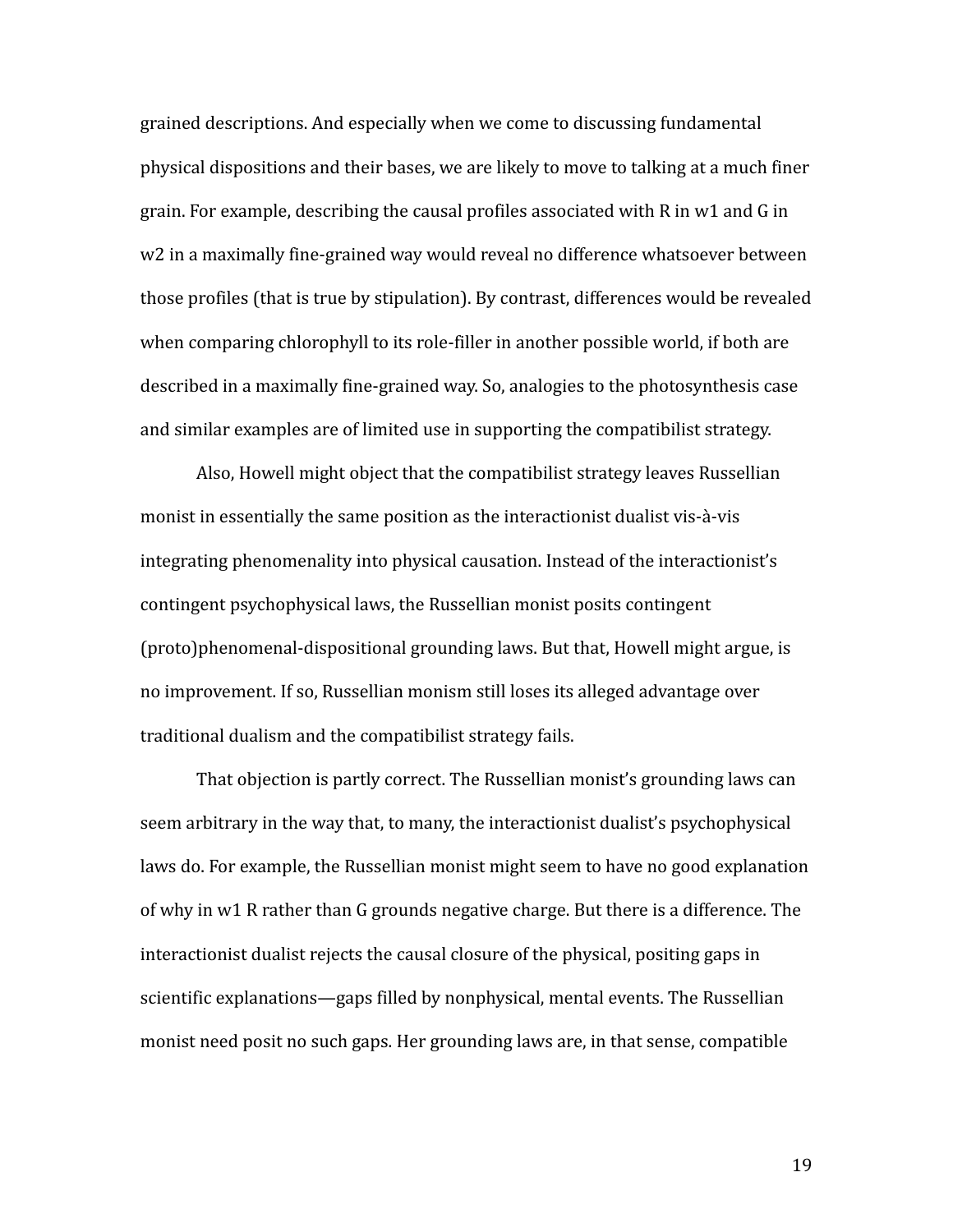with the causal closure of the physical. That difference gives Russellian monism what many would regard as a significant advantage over interactionist dualism.

#### *The necessitarian strategy*

Compatibilists reject assumptions involved in Howell's inference from the modal separability of the (proto)phenomenal and dispositional aspects of RM properties to the conclusion that the former are inefficacious. Russellian monists might instead reject his premise that those aspects are modally separable in the way the modified exclusion argument requires. They might, for example, argue that the three worlds Howell imagines are not metaphysically possible. More specifically, they might deny that w1 and w2 are compossible and that w3 is possible in its own right. This is the necessitarian strategy.[34](#page-19-0)

Howell considers the necessitarian strategy. He writes,

Such a 'necessitarian' Russellian Monism might in fact dodge the [modified] exclusion argument. Whether or not the base is phenomenal or protophenomenal, if the relationship between the causal and phenomenal features of the base is intimate enough—and metaphysical necessitation from the phenomenal to the causal probably qualifies—the [modified] exclusion argument doesn't succeed.<sup>[35](#page-19-1)</sup>

<span id="page-19-0"></span><sup>34</sup> For necessitarian versions of Russellian monism, see Hassel Morch 2014 and Coleman 2015. Carruth's (forthcoming) 'powerful qualities' view of dispositions suggests a roughly similar necessitarian doctrine, but he contrasts his view with Russellian monism.

<span id="page-19-1"></span><sup>35</sup> *Loc. cit.,* pp. 35-36.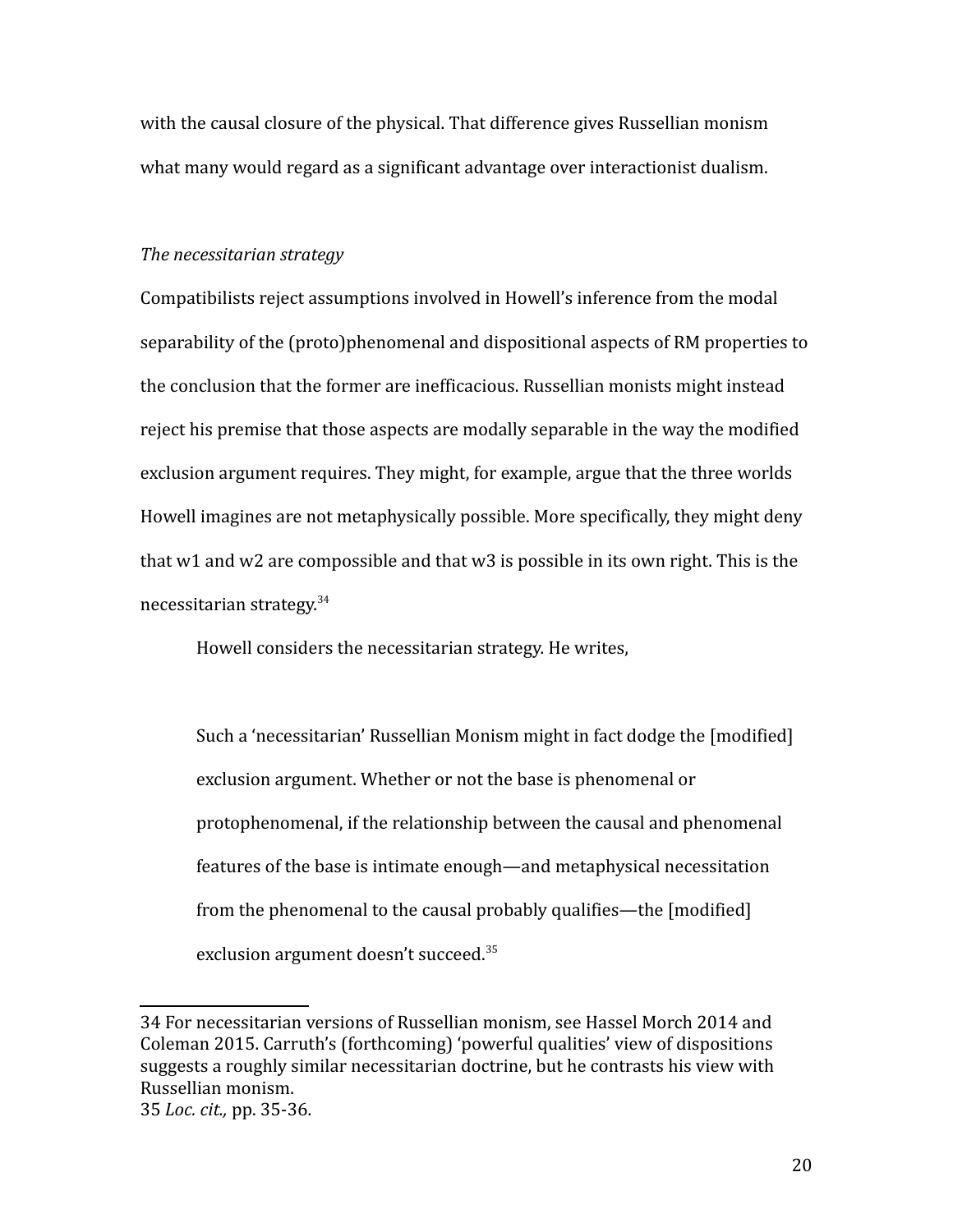Actually, "metaphysical necessitation from the phenomenal to the causal" would seem to only partly qualify as supplying the intimacy between phenomenal and dispositional features needed in order to reject all of w1-w3, thus to answer the modified exclusion argument. Such metaphysical necessitation would guarantee that if R (phenomenal redness) grounds negative charge in w1, then there is no possible world w2 in which R does not ground negative charge—and thus that w1 and w2 are not jointly possible, sparing the Russellian monist of that part of Howell's exclusion challenge. But what about w3, in which R and G (phenomenal greenness) have the same causal profiles? Metaphysical necessitation from the phenomenal to the dispositional does not seem to rule out that world as impossible. It rules out only that R or G should exist in another world without grounding negative charge. Yet the possibility of w3 alone might be enough to motivate the modified exclusion argument. In w3, the phenomenal dissimilarity between R and G does not seem to correspond to a causal difference. As Howell says of this case, "it is not the phenomenality of the ground that is really doing the work."[36](#page-20-0) It may therefore seem that the necessitarian Russellian monist is no better off than the dualist (and perhaps worse off than the Russellian monist who adopts the compatibilist strategy).

So, to completely dodge the modified exclusion argument, it seems, the Russellian monist might also have to defend metaphysical necessitation in the other direction, from the dispositional to the (proto)phenomenal. She might have to adopt

<span id="page-20-0"></span><sup>36</sup> *Loc. cit.,* p. 31.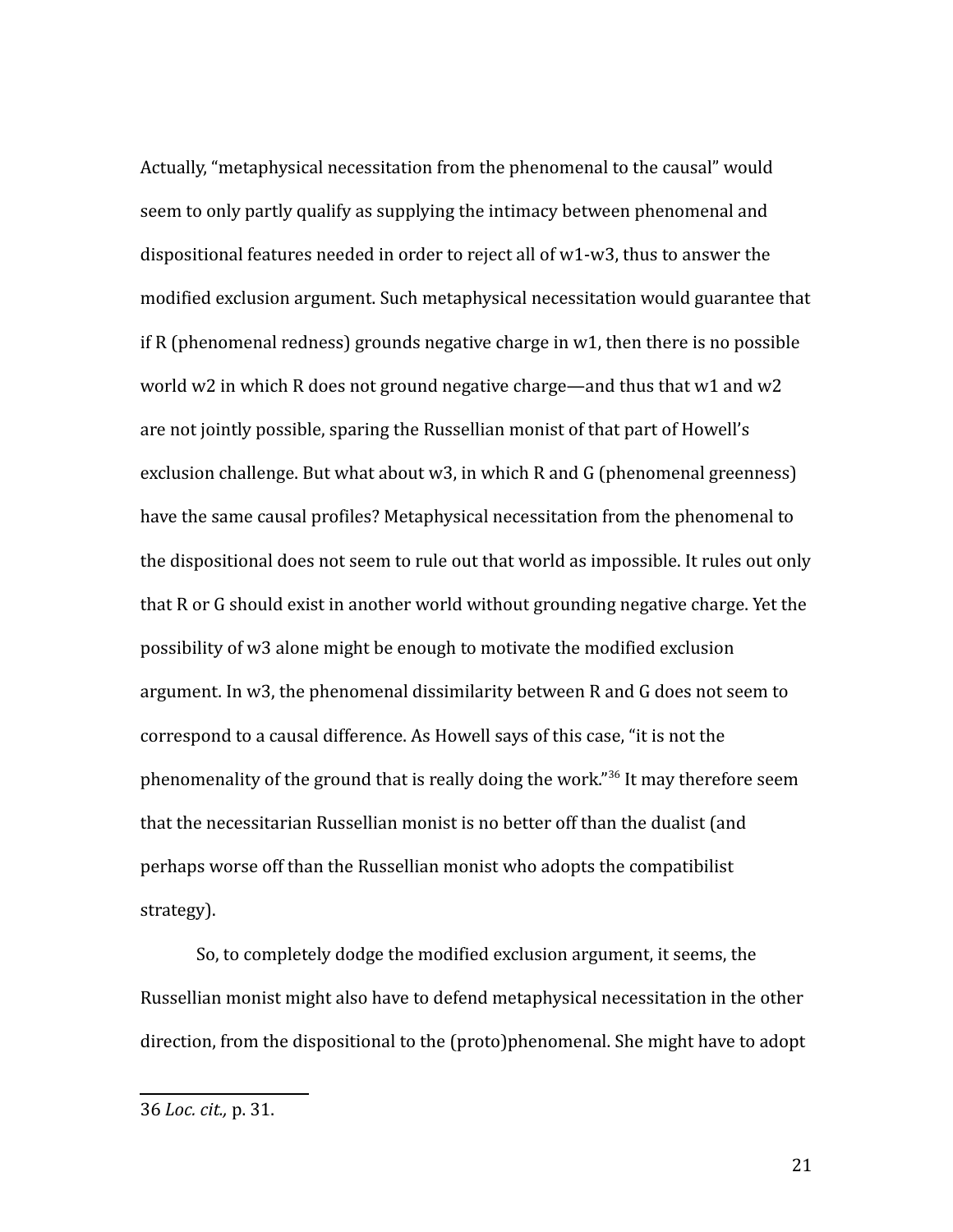a claim such as the following, where ' $D_1$ ' and ' $D_2$ ' encode maximally fine-grained descriptions of causal powers:

Necessarily, if dispositional aspects of RM properties  $D_1$  and  $D_2$  are identical, then so are the associated (proto)phenomenal aspects if such there be.

That additional claim would seem to rule out w3 as impossible: the additional claim does not countenance worlds in which distinct (proto)?phenomenal aspects, such as R and G, are associated with the exact same causal powers. With both entailments in place, from (proto)phenomenal aspect to dispositional aspect and *vice versa*, necessitarian Russellian monism assigns causal roles to (proto)phenomenal aspects one-to-one with metaphysical necessity. On the panpsychist version, necessitarian Russellian monism assigns causal roles to physical disposition-grounding phenomenal characters one-to-one with metaphysical necessity.

Howell rejects the necessitarian strategy as dialectically unacceptable. Adopting necessitarianism, he suggests, conflicts with the Russellian monist's "acceptance of…zombie-style conceivability arguments that pushed her to Russellian Monism in the first place."[37](#page-21-0) That concern is natural enough. Necessitarian Russellian monism rules out premises those arguments typically invoke, such as the premise that a zombie world is metaphysically possible.

<span id="page-21-0"></span><sup>37</sup> Howell 2015, pp. 36-37.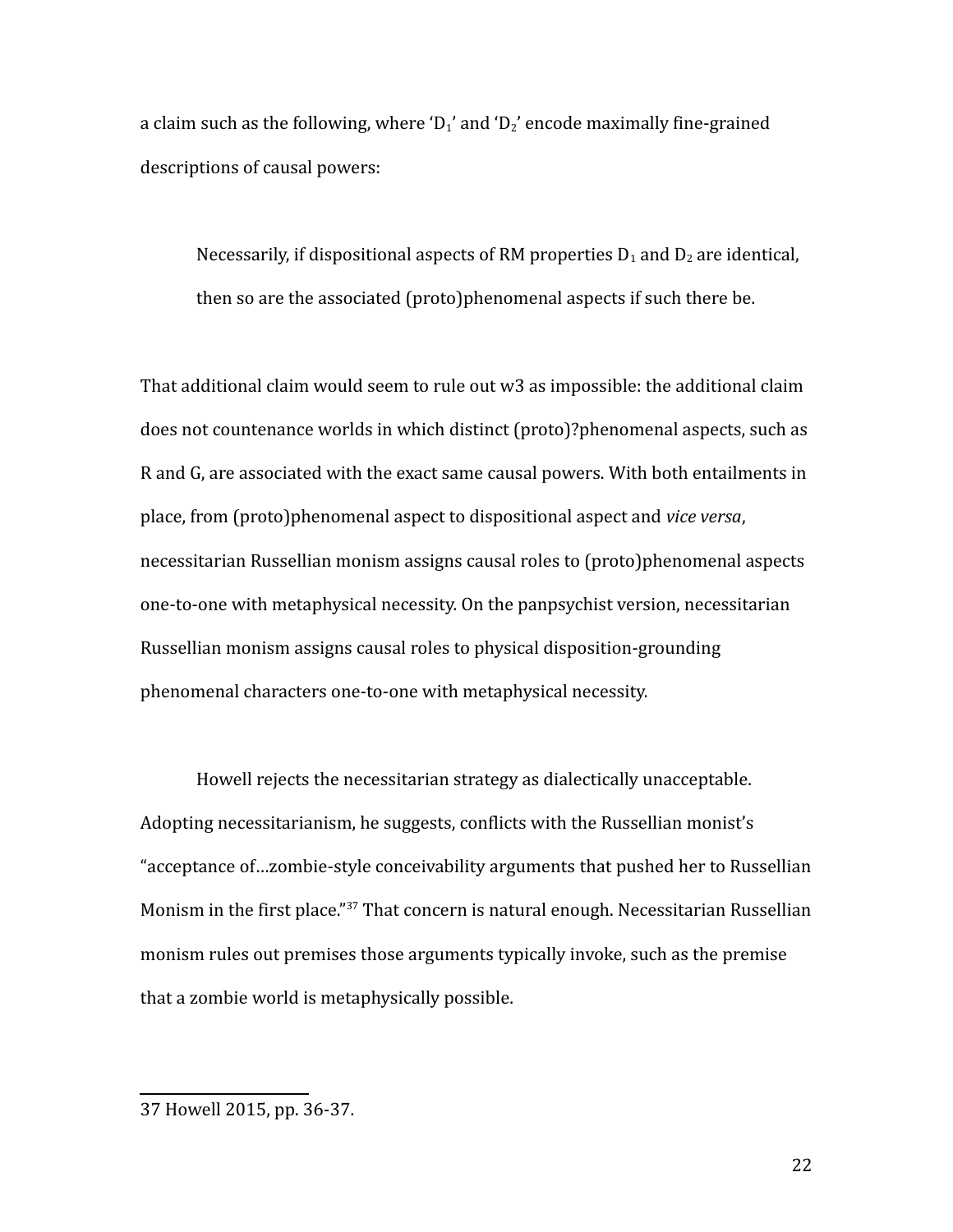On reflection, however, Howell's objection is not decisive. Russellian monists (necessitarian and otherwise) need not accept zombie-style conceivability arguments without qualification. They take those arguments to (i) refute the traditional materialist view that the phenomenal is nothing over and above the dispositional and (ii) support their view that consciousness consists at least partly in intrinsic, (proto)phenomenal properties that categorically ground physical, dispositional properties.<sup>[38](#page-22-0)</sup> But (i) and (ii) are consistent with necessitarianism: they do not entail that the (proto)phenomenal and the dispositional are modally separable.

Howell raises another dialectical problem for the necessitarian strategy: the strategy would undercut the Russellian monist's advantages over traditional views. If she argues that zombie worlds are only prima facie and not ideally conceivable, "then she appears to be making the same sort of move as the type A physicalist with no more plausibility."<sup>[39](#page-22-1)</sup> If she posits "necessities that hold despite conceivability," then "she has to allow the same answer for the type B physicalist and the property dualist."[40](#page-22-2) Thus, he concludes, "Given this, necessitarian Russellian Monism might be conceptually coherent, but it is unmotivated."[41](#page-22-3) Adopting necessitarianism, he

<span id="page-22-0"></span><sup>38</sup> See Alter forthcoming-a.

<span id="page-22-1"></span><sup>39</sup> Howell 2015, p. 37. The alphabetic taxonomy ("type-A materialism," for example) comes from Chalmers (1996, 2003-a). Type-A materialism says roughly that all phenomenal truths are a priori entailed by the complete physical truth. Type-B materialism says roughly that though some phenomenal truths are not a priori entailed by the complete physical truth, all phenomenal truths are metaphysically necessitated by the complete physical truth.

<span id="page-22-2"></span><sup>40</sup> *Loc. cit*., p. 37.

<span id="page-22-3"></span><sup>41</sup> *Loc. cit*.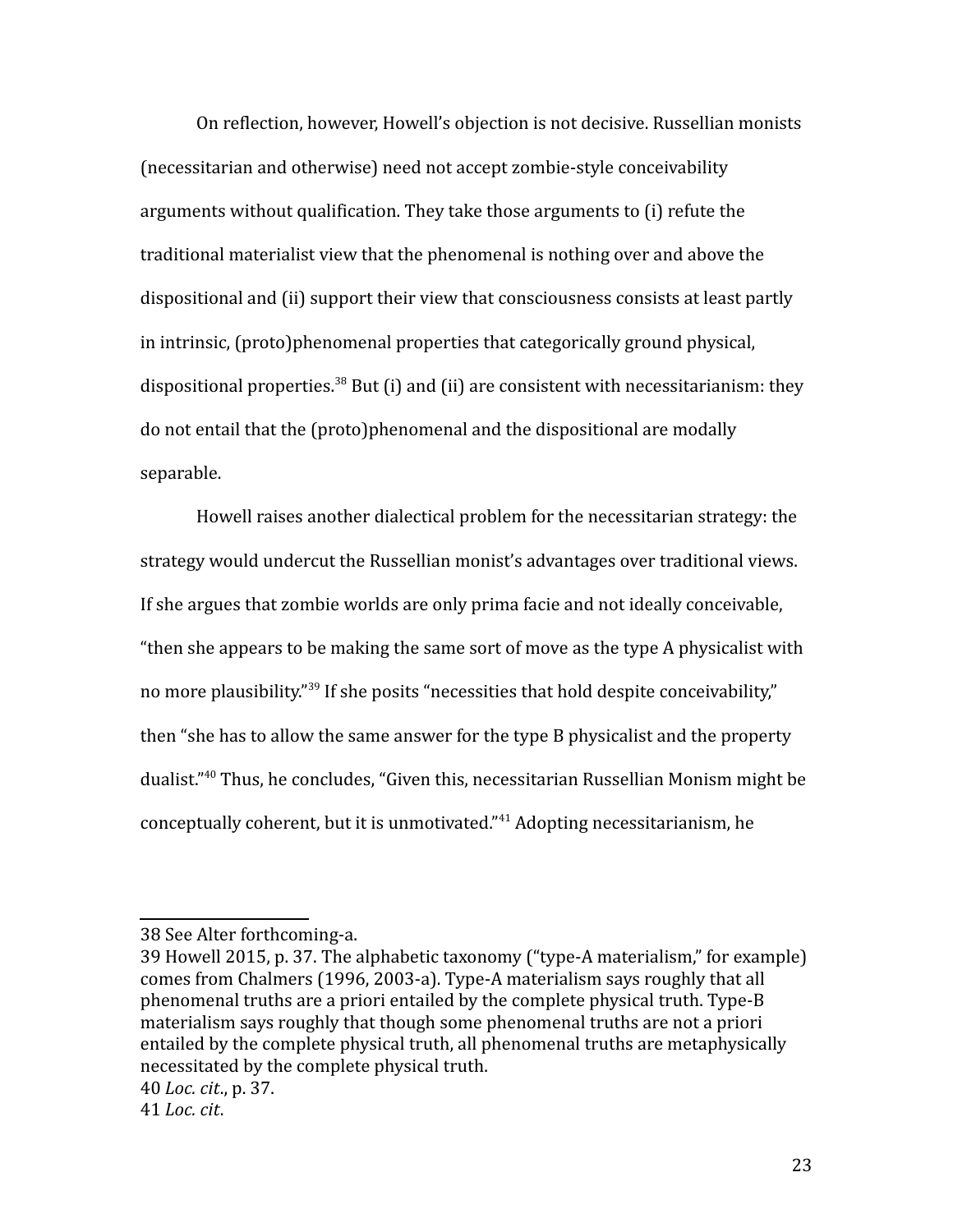suggests, would result in sacrificing the advantages over traditional positions that Russellian monism is often presented as having..

But that complaint could also be questioned. For example, consider the Russellian monist who accepts the conclusion of zombie-style conceivability arguments. As we have seen, her doing so does not require positing gaps in physical explanations. That is what is thought to make her reaction more plausible than the traditional interactionist dualist's way of accepting the arguments. Adopting necessitarianism would not seem to threaten the Russellian monist's ability to react in that way.

What about the Russellian monist who says that a zombie world is only prima facie and not ideally conceivable? Would adopting necessitarianism entail that her position is no more plausible than type-A materialism, as Howell claims? One might resist that conclusion too. Consider a prototypical version of type-A materialism: analytic functionalism.<sup>[42](#page-23-0)</sup> On this view, phenomenal terms such as "consciousness" and "pain" can be fully analyzed in functional terms such that all phenomenal truths (i.e., all truths about consciousness) are a priori entailed by the complete dispositional truth (this is roughly the conjunction of all truths revealed by completed physics). On this view, a zombie world is not ideally conceivable. Indeed, on this view not even a dispositional zombie world is ideally conceivable. Many find those results counterintuitive.

Now consider the necessitarian Russellian monist analogue of type-A materialism. On this view, there is also an a priori entailment to all phenomenal

<span id="page-23-0"></span><sup>42</sup> Armstrong 1968, Lewis 1972.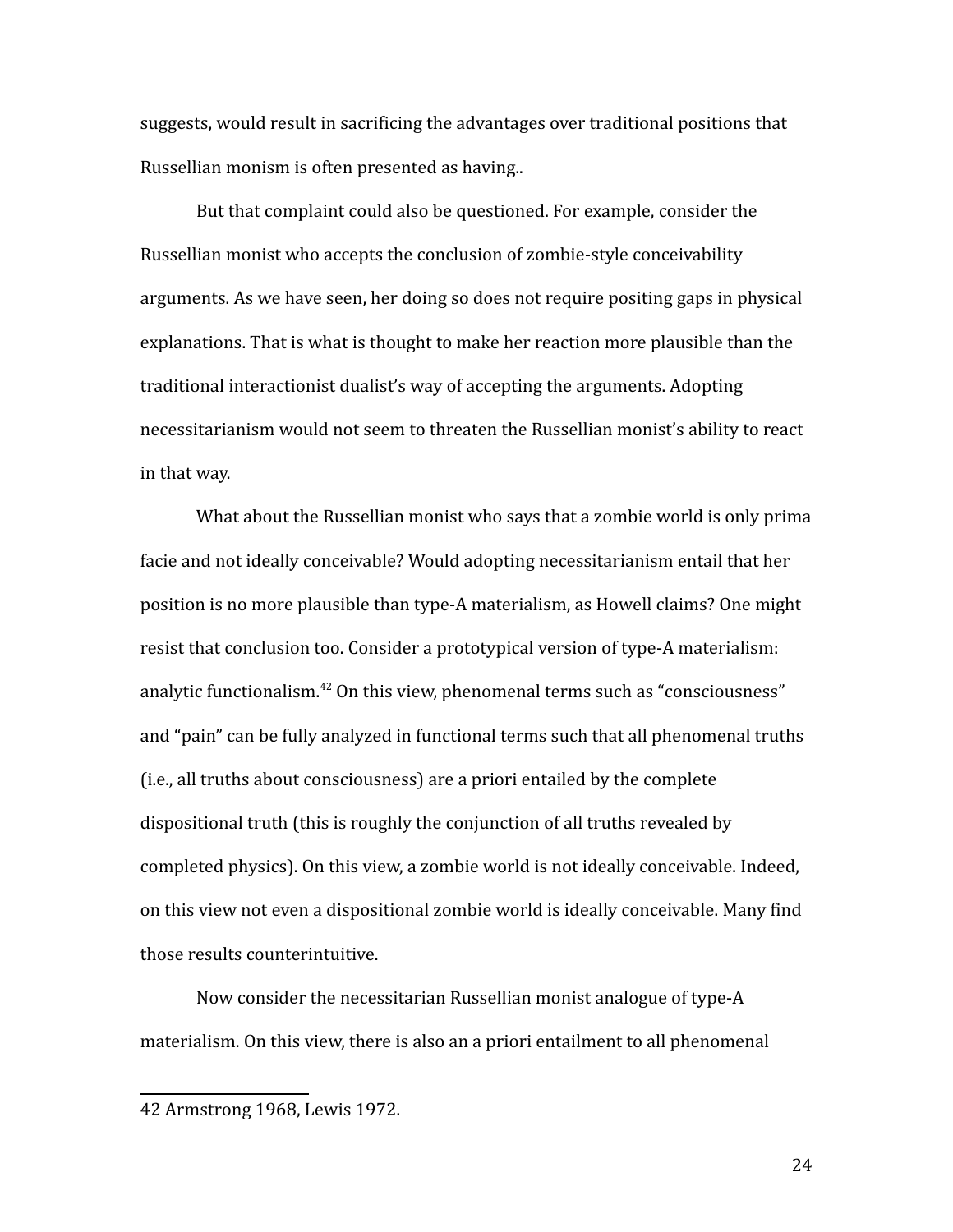truths—but not just from the complete dispositional truth. Instead, the entailment runs from the conjunction of the latter and the complete (proto)phenomenal truth. Unlike analytic functionalism, type-A necessitarian Russellian monism is consistent with the ideal conceivability (and metaphysical possibility) of at least one sort of dispositional zombie world: a minimal dispositional duplicate of the actual world in which basic dispositional properties are categorically ungrounded.<sup>[43](#page-24-0)</sup> Thus, one might argue, type-A necessitarian Russellian monism and type-A materialism are not on a par.

Type-A necessitarian Russellian monism does, however, rule out certain scenarios that might seem conceivable. Among these are Howell's w3 and scenarios that differ from the actual world only with respect to which (proto)phenomenal properties ground basic physical dispositions. Also, consider the view's implications for Frank Jackson's case of Mary in the black-and-white room.<sup>[44](#page-24-1)</sup> According to type-A necessitarian Russellian monism, there is a dispositional property  $D_r$  such that it is metaphysically necessary that if  $D_r$  is instantiated then so is phenomenal redness. On this view, that metaphysical necessity is not a posteriori. Does this entail that prerelease Mary can deduce all truths about what it is like to see red? Strictly speaking, that does not follow. But that is only because pre-release Mary cannot eliminate the possibility that any given dispositional property is categorically ungrounded. If not

<span id="page-24-1"></span><span id="page-24-0"></span><sup>43</sup> For arguments that such a world is metaphysically possible, see McKittrick 2003. 44 Jackson 1982, 1986. Mary is a captive who is raised in a black-and-white room without seeing colors. She has perfect logical acumen and learns everything one could learn by reading black-and-white books and watching lectures on a black-andwhite television monitor; the case takes place at a time when physics, chemistry, and neuroscience have been completed. Then she is released from the room and finally sees colors.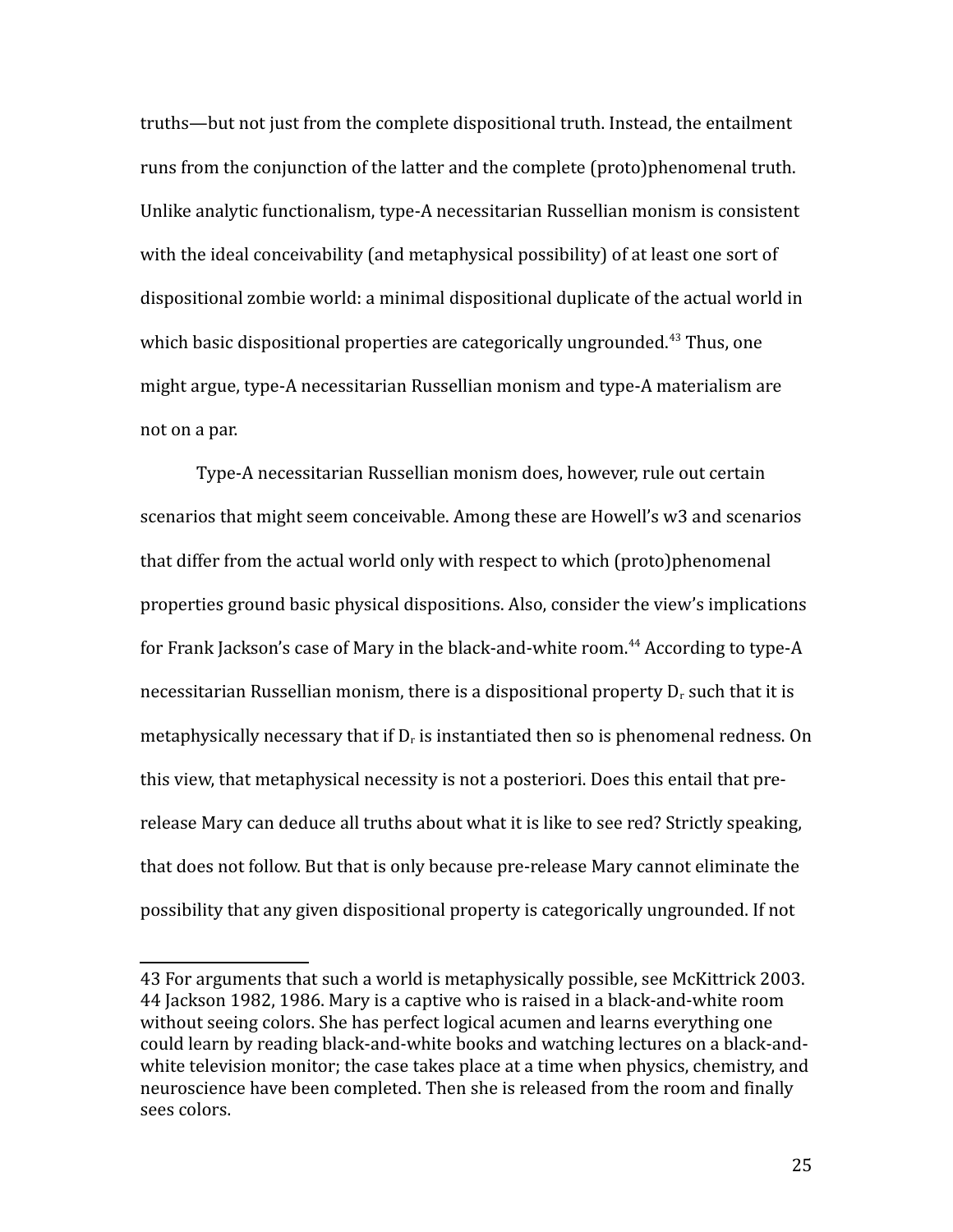for that then, on type-A necessitarian Russellian monism, she could do the relevant deduction—a verdict some will find counterintuitive.<sup>[45](#page-25-0)</sup>

## *The Appeal of Necessitarian Russellian Monism*

It might appear ad hoc to invoke necessitarianism in response to Howell's modified exclusion argument. However, Russellian monism is motivated partly by its promise to accord phenomenality a distinctive role in physical causation. It seems unfair to fault the Russellian monist for invoking a doctrine that helps her make good on that promise. More broadly, whereas compatibilism appears more as a position to be adopted with the sole aim of blocking Howell's modified exclusion argument, necessitarian Russellian monism presents itself as a theory with distinctive positive appeal independent of the solution it offers to that argument. In this section we sketch, ever so briefly, some of the plausible sources of that appeal. In future work we plan to develop and assess more fully the considerations raised in preliminary form below.

First, one might argue that necessitarianism is a natural position for the Russellian monist to take. Arguably, insofar as causation and metaphysical necessity are seen as closely connected, the considerations about causation that motivate Russellian monism in the first place will naturally incline the Russellian monist towards the necessitarian variety in particular. And Russellian monists may allege a

<span id="page-25-0"></span><sup>45</sup> Even so, one might argue that doing the relevant deduction would still leave her ignorant of the nature of phenomenal redness in a crucial, relevant sense. She would thereby know that phenomenal redness is the property that characterizes seeing red, but she would not thereby know that fact with mastery. See Alter 2013, forthcoming-c.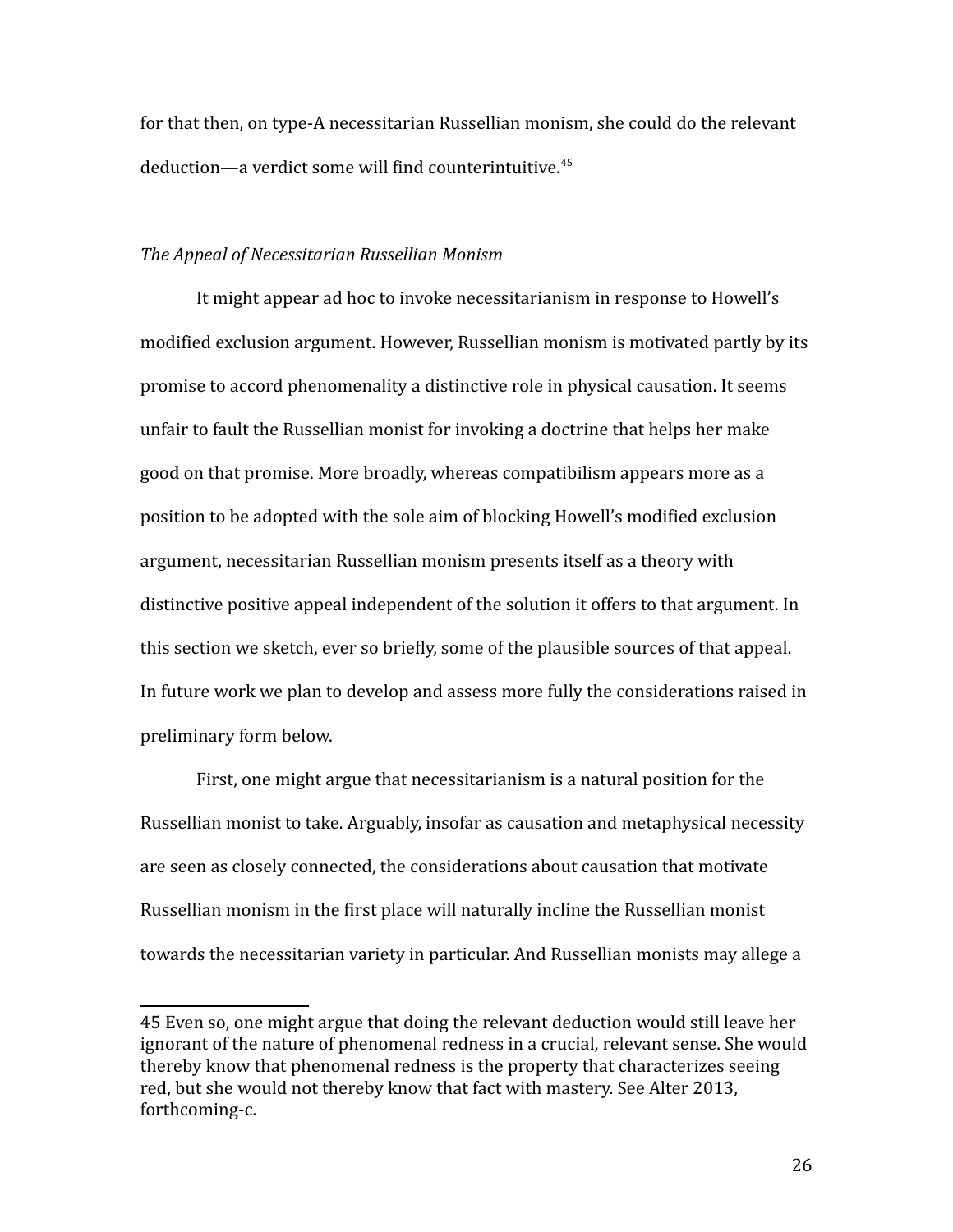pleasing elegance to a view that tightly matches each fine-grained dispositional profile with a unique (proto)phenomenal property, removing the arbitrariness of the connection between the two that worlds such as Howell's w1-w3 would illustrate.

There are other considerations the necessitarian Russellian monist might invoke to motivate her view. When we consider the macroscopic case—the phenomenal properties we experience as we go about ordinary conscious life variation in phenomenal character seems to correspond with dispositional variation, if the two are described in a suitably fine-grained manner. The same type of pain will key different behavioral reactions depending as it comes in stronger or weaker forms: contrast gently touching a tack with sitting fully onto it with careless aplomb. The necessitarian Russellian monist might take such macroscopic correlation in phenomenal and dispositional variation to indicate that there is a similar correlation at the level of basic physical dispositions and their (proto)phenomenal grounds. After all, for Russellian monists the macroscopic interplay between phenomenal properties and dispositions is just the microscopic

(proto)phenomenal/dispositional interplay writ large: the former kind of interplay is built of nothing but the latter kind. This arguably gives Russellian monists reason to take the macroscopic state of affairs as a guide to the microscopic. That in turn tends to support the necessitarian view that basic physical dispositions vary with (proto)phenomenal properties.

Consider also the relationship between phenomenal character and associated cognitive states such as belief. For example, as defenders of functionalist analyses stress, phenomenal colors can be identified (at least in part) by the beliefs they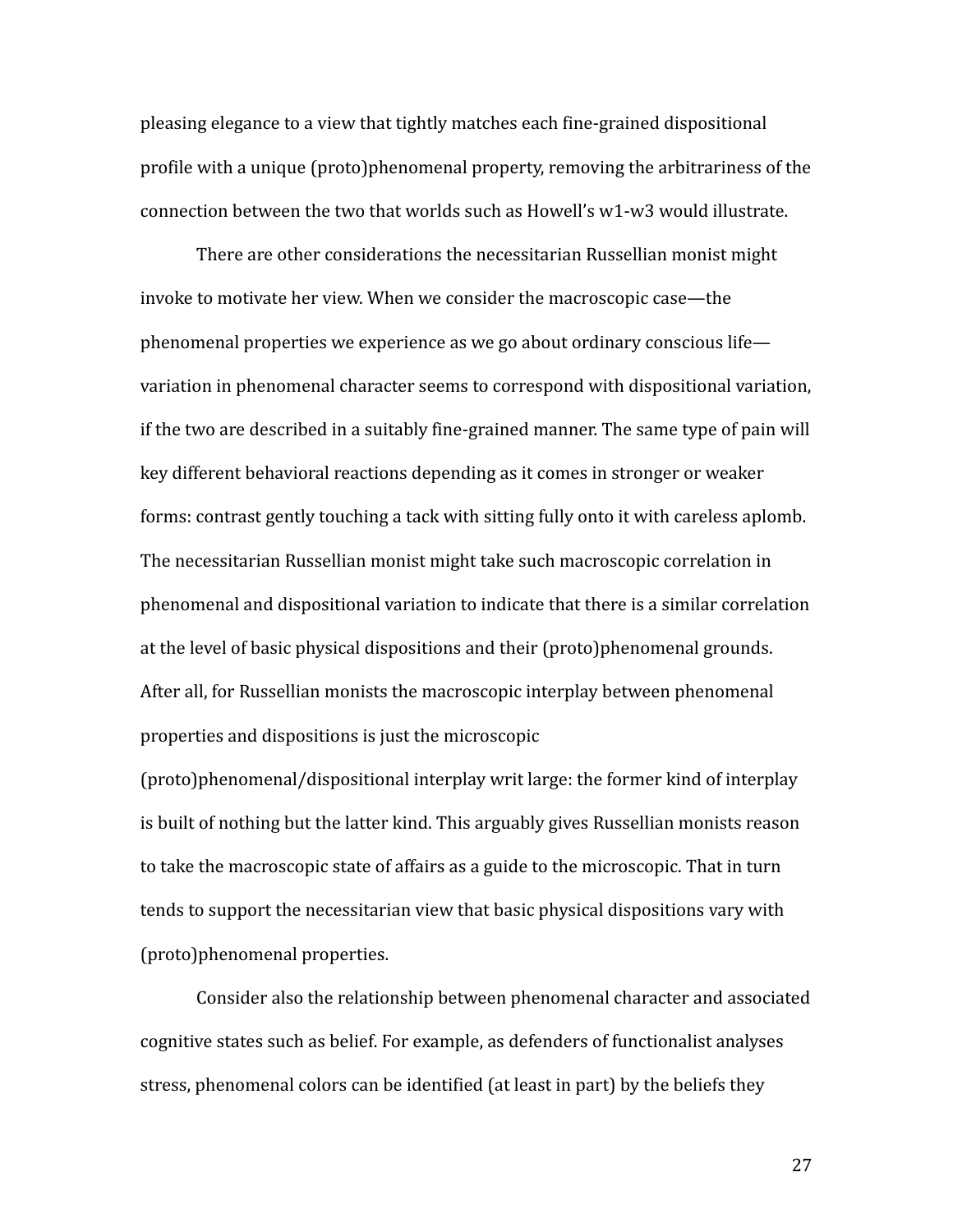dispose the subject to form, and different phenomenal colors dispose to correspondingly different beliefs.<sup>[46](#page-27-0)</sup> This suggests that there is a close relationship between phenomenal colors and beliefs we form about them.<sup>[47](#page-27-1)</sup> In light of that relationship, it is not so easy to conceive of an experience of phenomenal red, say, normally disposing one towards a belief that phenomenal blue is being experienced or of two different phenomenal colors disposing one towards the same phenomenal belief. More broadly, necessitarian Russellian monists can absorb all that is plausible about physicalist attempts to functionalize phenomenal properties, connecting different phenomenal properties to different causal profiles with necessity, without accepting the stronger claim that phenomenal properties can be reduced *to* functional or causal properties.

Further, the Russellian monist might argue that implausible consequences follow from allowing that (proto)phenomenal properties vary from world to world with respect to which microphysical dispositional properties those properties ground. The argument runs, in outline, as follows. Assume for *reductio* that such variation is possible, and consider a set of different (proto)phenomenal properties that are instantiated at the microscopic level. There would then seem to be nothing to prevent the members of this set from together constituting a given macroscopic

<span id="page-27-0"></span><sup>46</sup> See e.g. Shoemaker 1996.

<span id="page-27-1"></span><sup>47</sup> Some have felt that the relationship between phenomenal qualities, including phenomenal colors, and beliefs about them is so intimate that a phenomenal concept, and the belief built of it, incorporates the phenomenal quality experienced (Gertler 2001, Chalmers 2003-b). This is then taken to explain our dispositions to phenomenal beliefs and the accuracy of those beliefs. These theorists share with the functionalists the sense of the tight relation between a phenomenal color and the beliefs it tends to produce. Of course, to say that such relations are tight is not to deny that there are exceptions or that erroneous beliefs about one's own experiences can be produced under abnormal circumstances.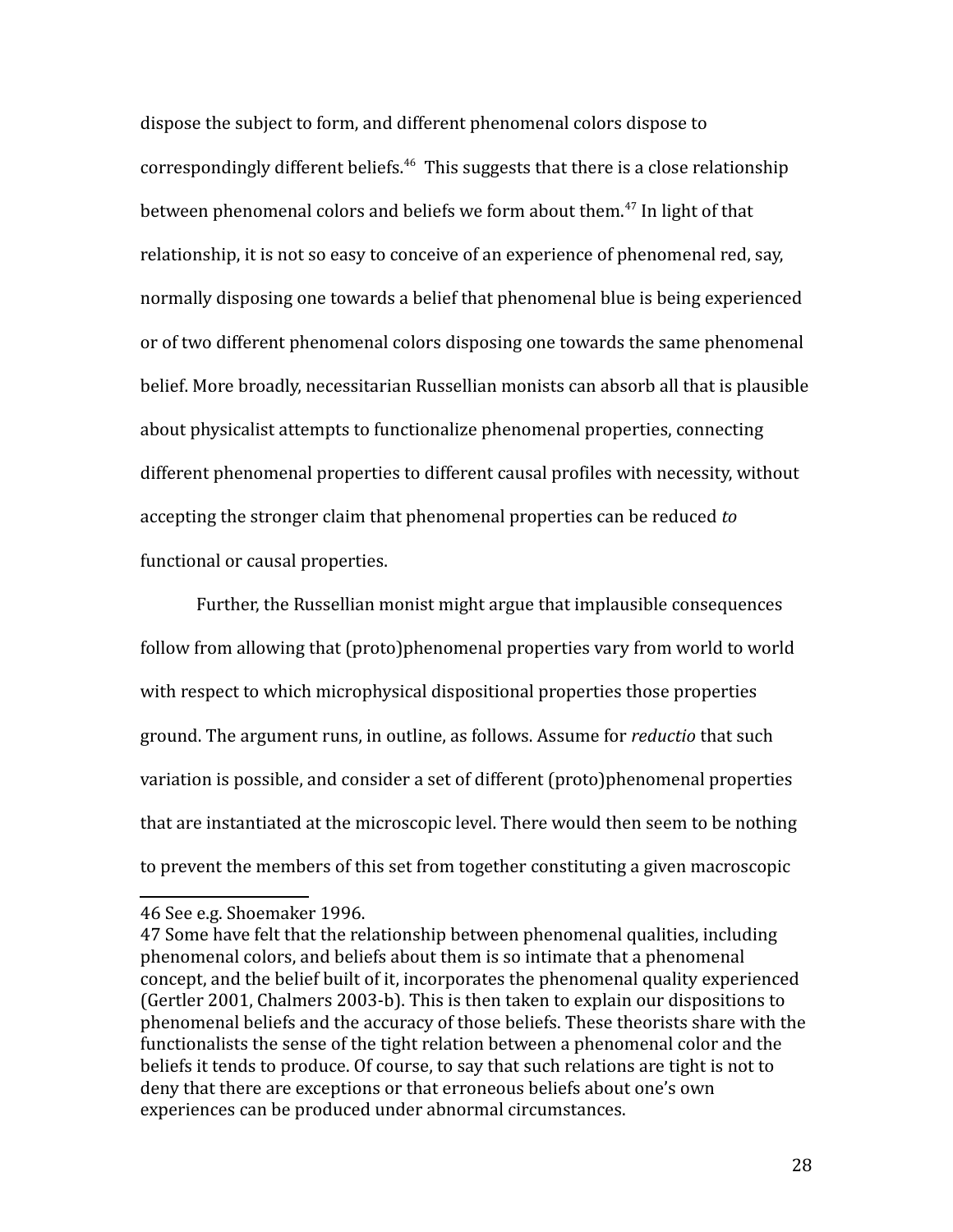phenomenal property *M* such that in different instantiations *M* supports clashing macrophysical dispositions, even if all surrounding circumstances are held equal. There would in that case be possible worlds where, for example, pain sometimes grounds painful-stimulus-avoidance behavior but other times grounds painfulstimulus-seeking behavior, with everything else being equal. One might argue that such cases strain credulity—that there are no such possible worlds. This, the necessitarian might argue, provides a further reason for the Russellian monist to hold that any given (proto)phenomenal aspect necessitates a unique causal profile.<sup>[48](#page-28-0)</sup>

What about the reverse direction, necessitation from a given causal profile to a unique (proto)phenomenal property (as articulated by the additional claim displayed above, in the preceding subsection)? This might seem harder to motivate: the familiarity of the idea of multiple realization can tend to make it seem obvious that any dispositional property might have been grounded in distinct  $(proto)$  phenomenal properties.<sup>[49](#page-28-1)</sup> However, when we consider multiple realization, we tend to think of macroscopic examples (e.g., a corkscrew can be realized by steel, aluminum, or any number of different materials). It is less clear that the idea applies at the most fundamental level of basic microphysical dispositions and their categorical grounds. Is it really so easy to imagine that varying the categorical grounding of some basic microphysical disposition would make no causal difference

<span id="page-28-0"></span><sup>48</sup> It is perhaps notable that Howell, when building his case against Russellian monism, does not describe a case of a single (proto)phenomenal character playing different physical dispositional roles within a world—such as a world where phenomenal redness plays the positive-charge role as well as the negative-charge role. If this is because he too suspects such a case would strain credulity, then he also might feel some of the intuitive pull of necessitarian Russellian monism that we highlight here.

<span id="page-28-1"></span><sup>49</sup> But see Strawson (MS).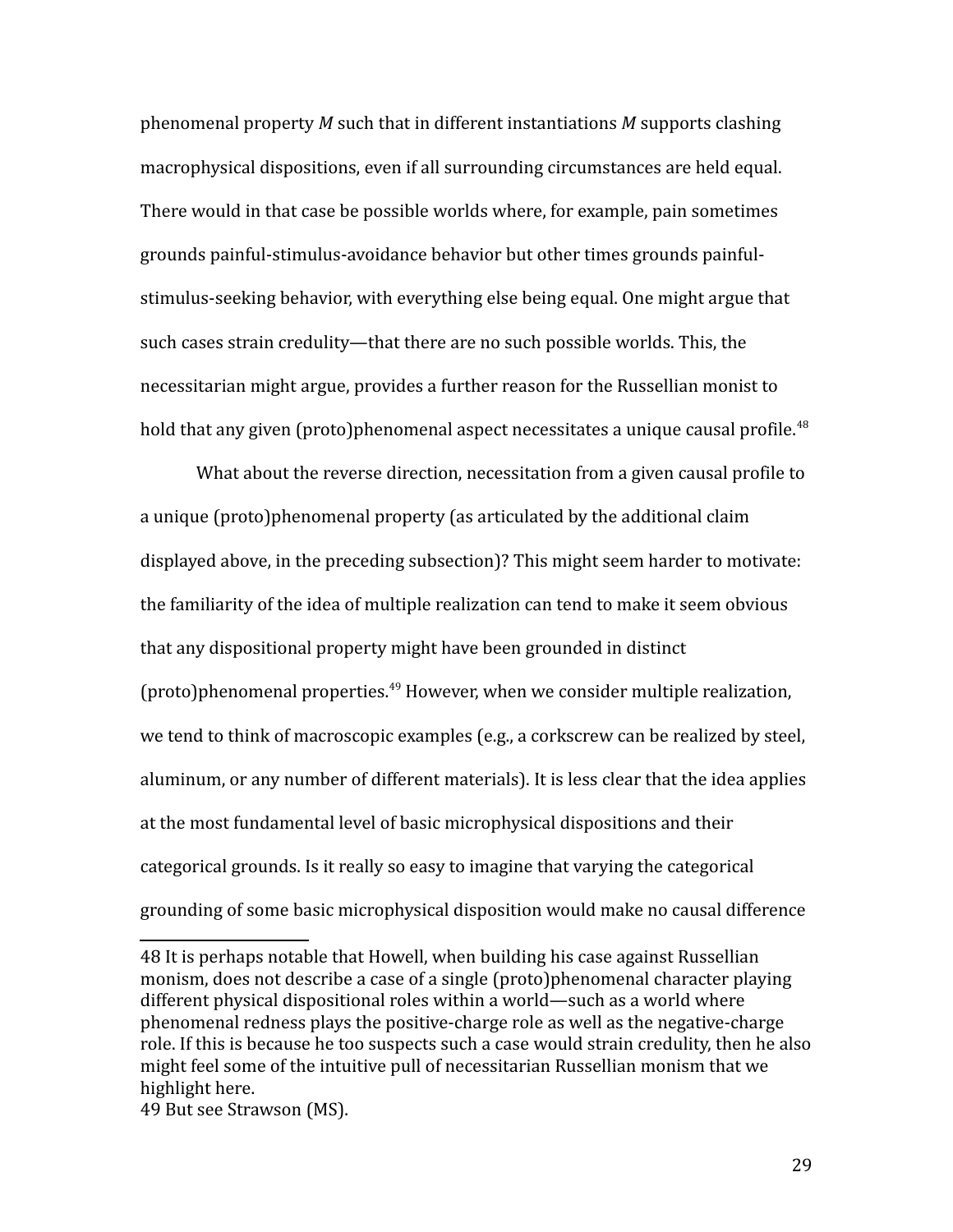whatsoever—that one and the same causal profile could be grounded in distinct (proto)phenomenal properties in different possible worlds?

Suppose that, in the actual world, R categorically grounds negative charge. Presumably, if R plays this grounding role, this is not a brute fact. Rather, presumably R plays this role partly because of R's intrinsic nature: something about R's nature makes it suitable for grounding negative charge. But if that is correct, then not just any property could play that particular grounding role: only a property with a suitable intrinsic nature could. It does not follow that only R has the requisite intrinsic nature. But neither is that claim obviously false. At least, we should not dismiss the claim based only on considerations related to macroscopic multiple realization. More argument would be needed to undermine the necessitarian Russellian monist's doctrine that a given physical disposition can of necessity have but a single (proto)phenomenal ground.

#### **Does Russellian monism transcend the dualist/physicalist divide?**

Like Howell, Kind challenges the idea that Russellian monism has certain advantages over traditional views. But her argument is different. She targets the claim that Russellian monism "transcend[s] the dualist/physicalist divide,  $\frac{1}{2}$  arguing that "this is simply an illusion."<sup>[51](#page-29-1)</sup> What exactly it means to transcend[s] the dualist/physicalist divide is not entirely clear, as we will shortly explain. But the basic idea is that Russellian monism resolves the main issues about which dualists and physicalist disagree. In this section, we will discuss Kind's argument.

<span id="page-29-1"></span><span id="page-29-0"></span><sup>50</sup> Kind 2015, p. 417. 51 *Loc. cit.*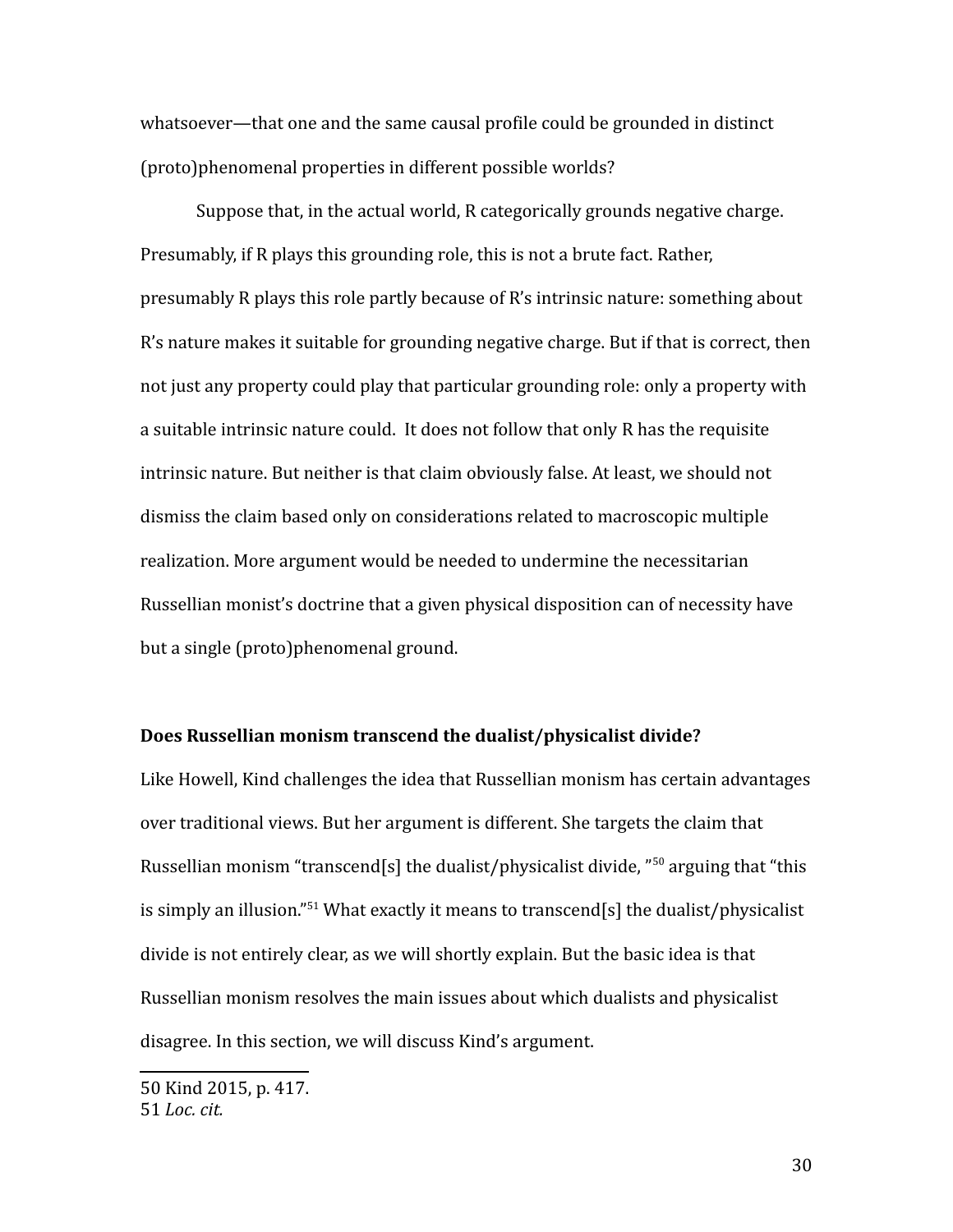#### *Kind's argument*

Kind distinguishes between *phenomenal* Russellian monism and *physical* Russellian monism, or *phenomenal monism* and *physical monism* for short. These two views differ over the nature of the intrinsic properties that categorically ground basic dispositional properties. Following Barbara Gail Montero, she calls those intrinsic properties *inscrutables*. [52](#page-30-0) Phenomenal monism construes inscrutables as phenomenal properties, and physical monism construes them as physical properties. She notes that, for the purposes of her main argument, what ultimately matters is that on physical monism the inscrutables are nonphenomenal.<sup>[53](#page-30-1)</sup> So, phenomenal and physical monism correspond at least roughly to what we here call panpsychist and panprotopsychist Russellian monism.

Kind writes,

[T]here are really only two possibilities for the nature of inscrutables: they must be either phenomenal or physical. That means that a Russellian monist must endorse either phenomenal monism [or] physical monism. To my mind, these two views are as different from one another as traditional dualism and traditional physicalism are. Any attempt to adjudicate between them will have to settle the question as to whether consciousness is a fundamental part

<span id="page-30-0"></span><sup>52</sup> Montero 2015.

<span id="page-30-1"></span><sup>53</sup> Kind 2015, p. 415.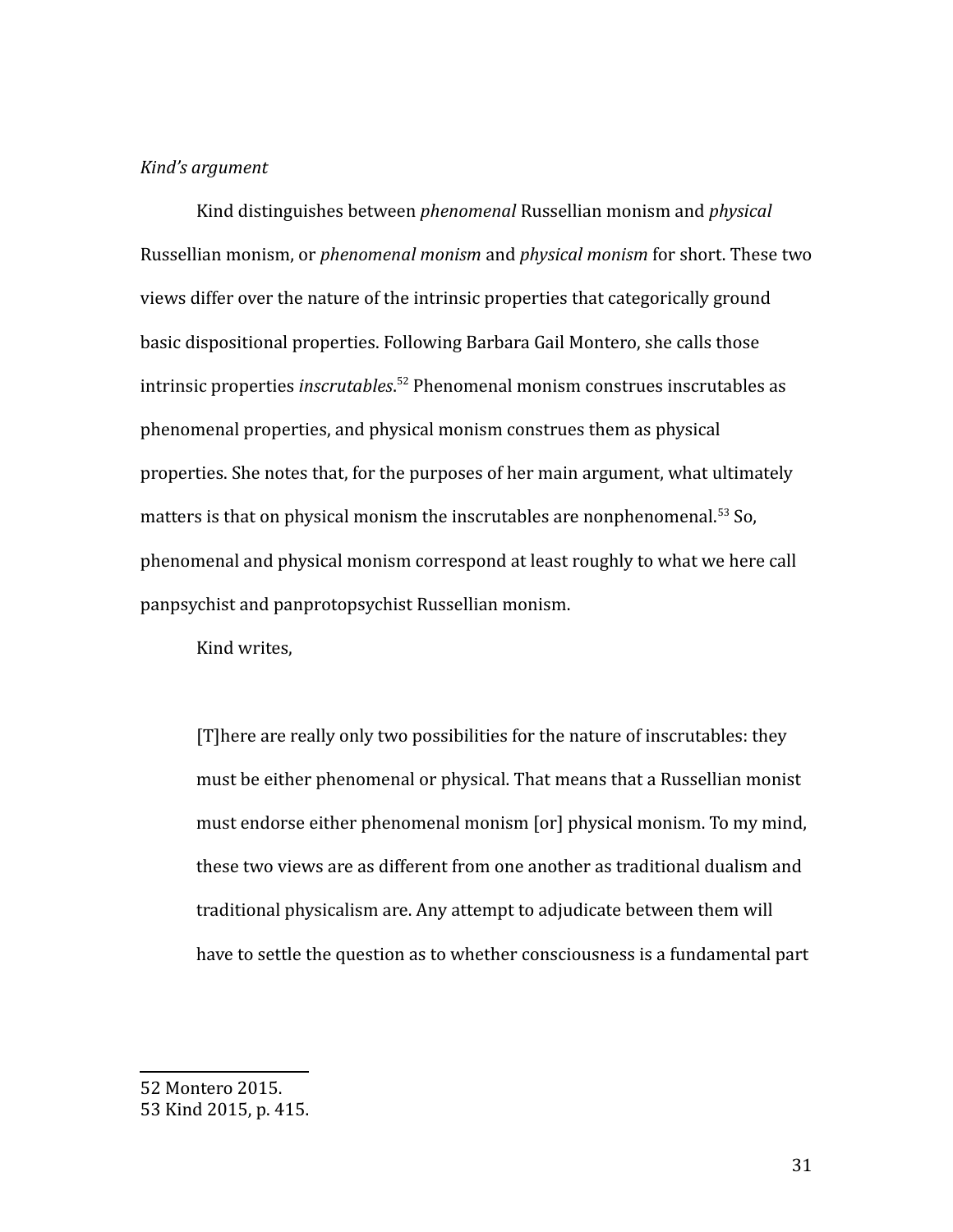of nature—the same question that needs to be adjudicated in the debate between dualism and physicalism.<sup>[54](#page-31-0)</sup>

Call the question as to whether consciousness is a fundamental part of nature *the fundamentality question.* Kind's argument can then be summarized as follows:

- 1. Russellian monism transcends the dualist/physicalist divide only if it settles the fundamentality question.
- 2. Russellian monism is neutral between phenomenal monism and physical

monism.

3. If Russellian monism is neutral between phenomenal monism and physical monism, then Russellian monism does not settle the fundamentality question. \_\_\_\_\_\_\_\_\_\_\_\_\_\_\_\_\_\_\_\_\_\_\_\_\_\_\_\_\_\_\_\_\_\_\_\_

Therefore, Russellian monism does not transcend the dualist/physicalist divide.

# *What Kind's argument does and does not show*

Note that Kind does not conclude that no specific version of Russellian monism transcends the dualist/physicalist divide. Her conclusion is rather that Russellian monism as such, the generic form, fails in that regard. Bearing that in mind, let us assess her argument.

<span id="page-31-0"></span><sup>54</sup> *Loc. cit.,* p. 418. Kind argues in detail for her claim that "the inscrutables…must be either phenomenal or physical" But that claim does not seem to be required by her main argument: her argument would not be weakened by the assumption that there are not just two but rather three or more options for what the inscrutables are.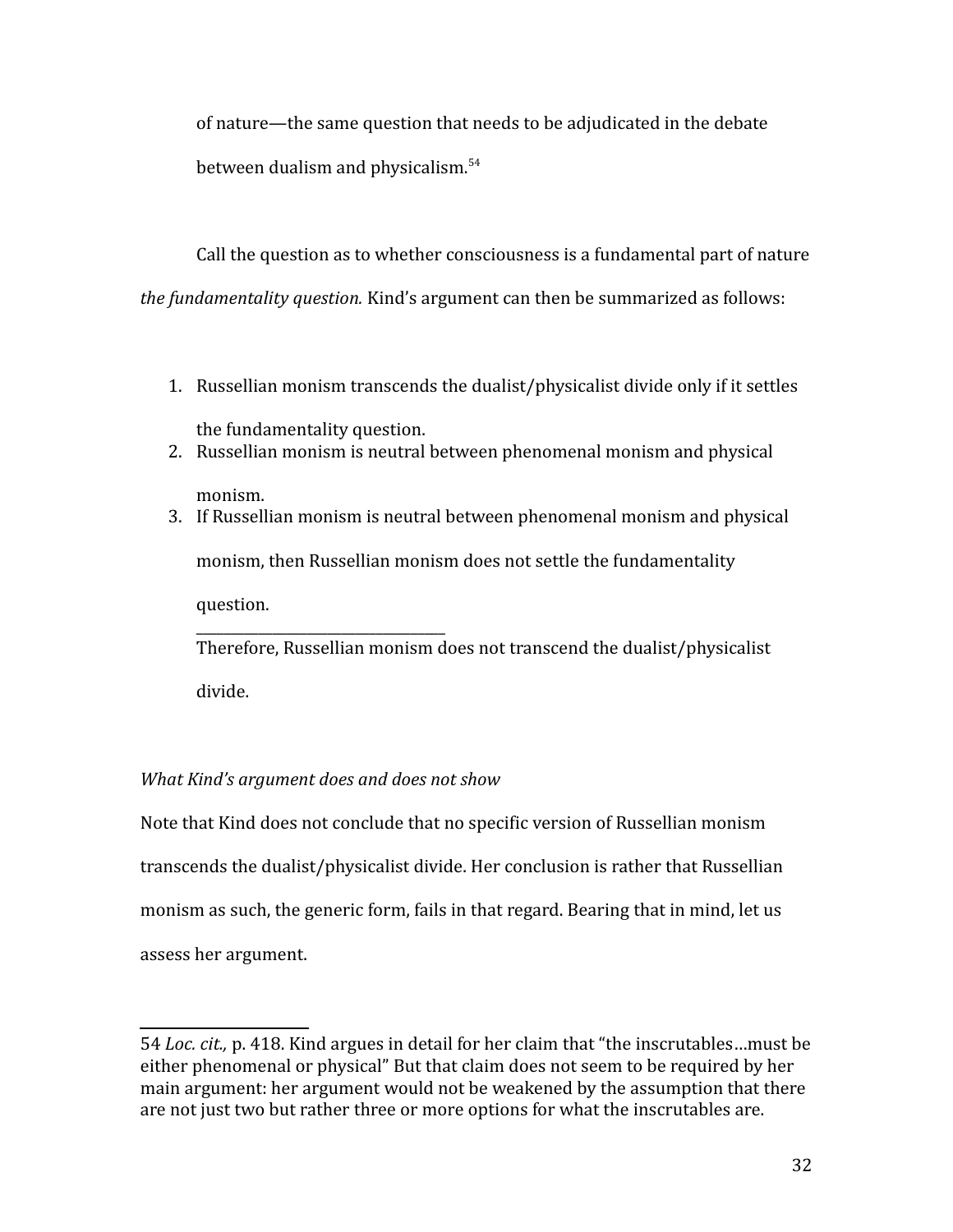Premises 2 and 3 are plausible, and we grant them. The argument is valid. That leaves premise 1. This premise, along with the conclusion, could be understood in at least two different ways, depending on what it means to transcend the dualist/physicalist divide. We will discuss them in turn.

Perhaps what it means to transcend the dualist/physicalist divide is to settle the fundamentality question*.* Call this *the pleonastic interpretation*. On the pleonastic interpretation, premise 1 is pleonastic and the argument's conclusion seems unobjectionable. Unobjectionable but not insignificant: if anyone believes that (generic) Russellian monism settles whether consciousness is a fundamental part of nature, then Kind's argument (on the pleonastic understanding) should convince him that he is mistaken. Note, however, that settling the fundamentality question is not among the advantages that (generic) Russellian monism is typically presented as having. On the contrary, Russellian monists argue among themselves as to the best form for the inscrutables to take. So, on the pleonastic interpretation, Kind's argument does not show that Russellian monism lacks any of its advertised advantages.

On an alternative interpretation, to transcend the dualist/physicalist divide would be to move the discussion forward: to achieve relevant things that have eluded traditional views. Kind's discussion of her argument's implications could be read as supporting this interpretation. For example, she suggests that her argument shows that Russellian monism is over-hyped: that "the excitement about Russellian monism is misplaced."<sup>[55](#page-32-0)</sup> But on this alternative interpretation, premise 1

<span id="page-32-0"></span><sup>55</sup> *Loc. cit.,* p. 402.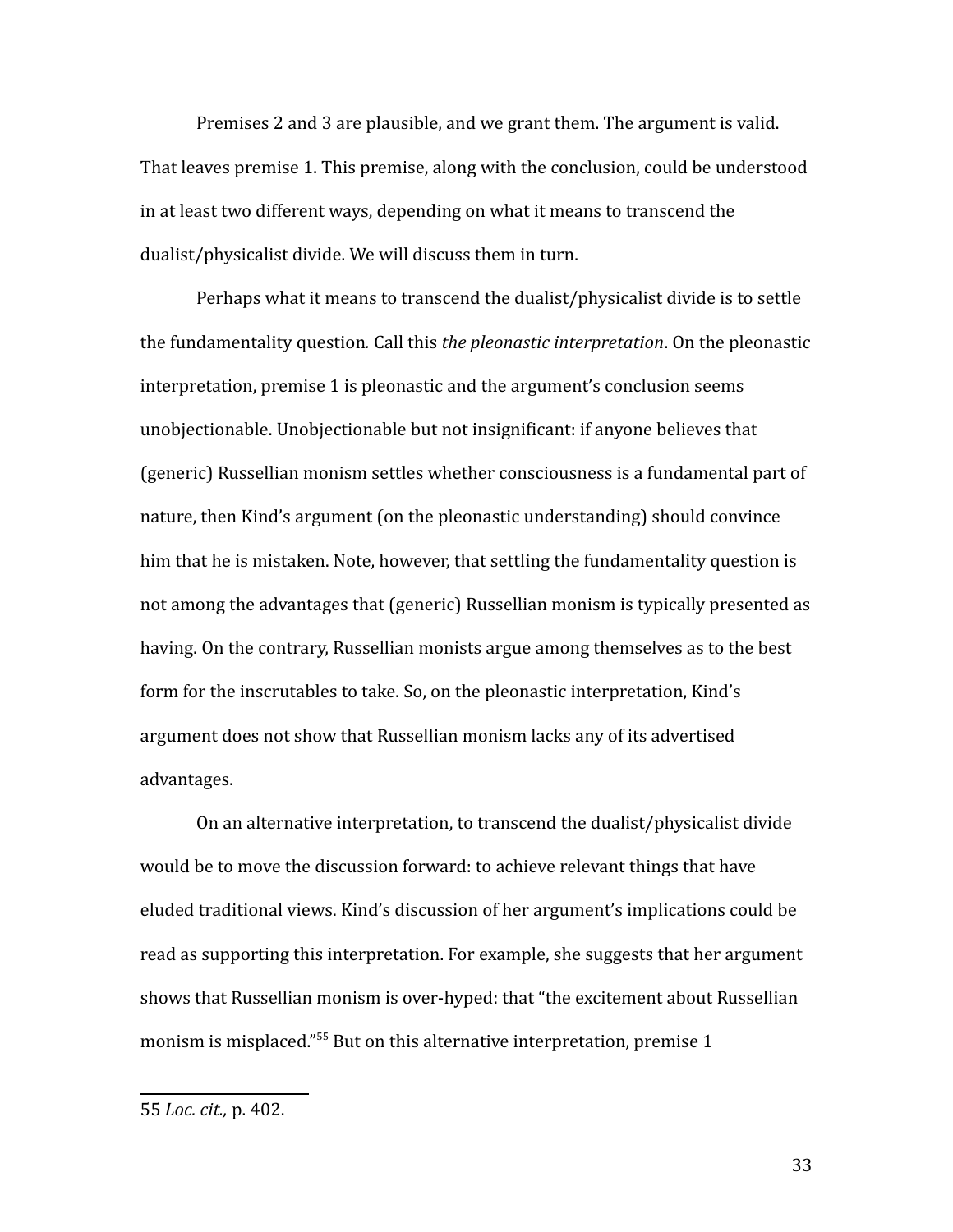("Russellian monism transcends the dualist/physicalist divide only if it settles the fundamentality question") is questionable. Russellian monism is touted as providing precisely what traditional views have failed to provide: a way to integrate consciousness deeply into the natural, causal order without disregarding or distorting consciousness' distinctive features. If the view achieves that result, it does so by how it applies the dispositional/categorical distinction to the mind-body problem: (proto)phenomenal properties are said to figure into physical causation by categorically grounding basic physical dispositional properties. Applying the dispositional/categorical distinction in this way does not require taking a stand on whether the categorical grounding properties are phenomenal or nonphenomenal. Indeed, panpsychist and panprotopsychist Russellian monists, who differ over precisely that issue, lay equal claim to the desired result. Thus, the advance that Russellian monism promises seems not to depend on settling the fundamentality question, contra Kind's premise 1.

Kind allows that Russellian monism might make "*some* progress."[56](#page-33-0) She concedes that phenomenal monism might improve upon traditional dualism and that physical monism might improve upon traditional materialism. Yet, she suggests, the fact that Russellian monism does not settle the fundamentality question implies that, with respect to the debate between dualism and physicalism, Russellian monism leaves us "essentially back where we started."[57](#page-33-1) But that does not follow. Where we started was with traditional dualism having no plausible way to causally integrate consciousness into nature (no way that evades causal arguments such as

<span id="page-33-0"></span><sup>56</sup> Kind 2015, p. 420. Italics in original.

<span id="page-33-1"></span><sup>57</sup> *Loc. cit.,* p. 420.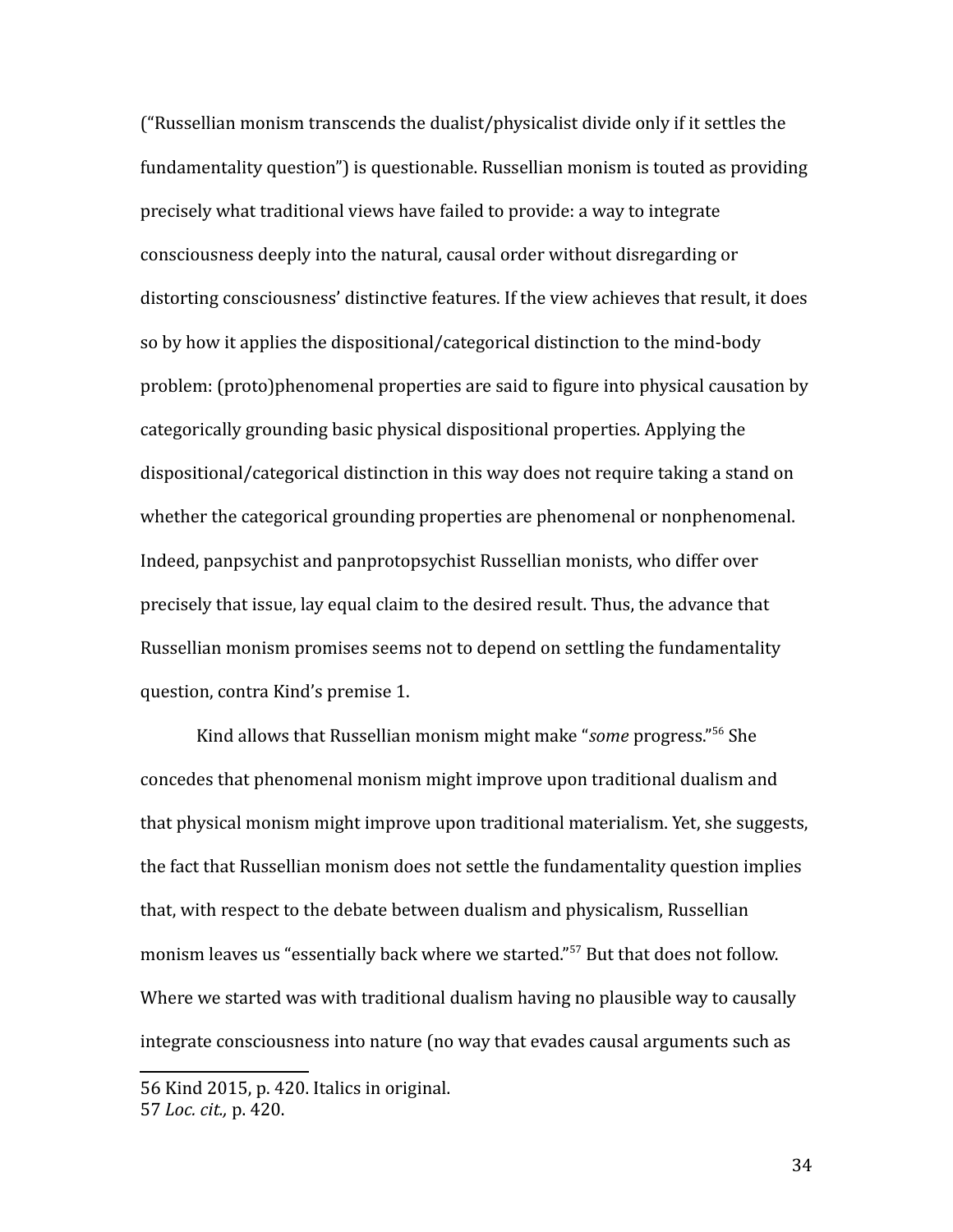the exclusion argument) and traditional materialism having no plausible way to answer the anti-materialist arguments (no response that avoids disregarding or distorting consciousness's distinctive features). By construing (proto)phenomenal properties as the categorical bases of physical dispositional properties, Russellian monism provides a framework for developing a view that has neither of those shortcomings: a view that adequately integrates consciousness into nature without denying or distorting consciousness' distinctive features. In that sense, Russellian monism takes us to a different place. The generic form of this view does not take us to the final destination, if that means settling the fundamentality question. But neither does it purport to do so.

#### **Conclusion**

In the late Twentieth Century, it would have been fair to say that panpsychism was not taken seriously by most analytic philosophers of mind. *Reductio ad panpsychism*  would widely have passed as a valid form of argument: a special case of *reductio ad absurdum*. Recent interest in panpsychist Russellian monism has changed all that. We believe this is a change for the better, especially given the longstanding interest in panpsychism from a global, historical perspective.<sup>[58](#page-34-0)</sup> Old questions are being recast in new ways, and there appears to be hope for resolving a lamented impasse between materialism and dualism.

It is not all sweetness and light for those with panpsychist sympathies. While leading versions of Russellian monism imply panpsychism, there is also a

<span id="page-34-0"></span><sup>58</sup> Chalmers 1996, Seager 1995, Skrbina 2005, Strawson 2006a.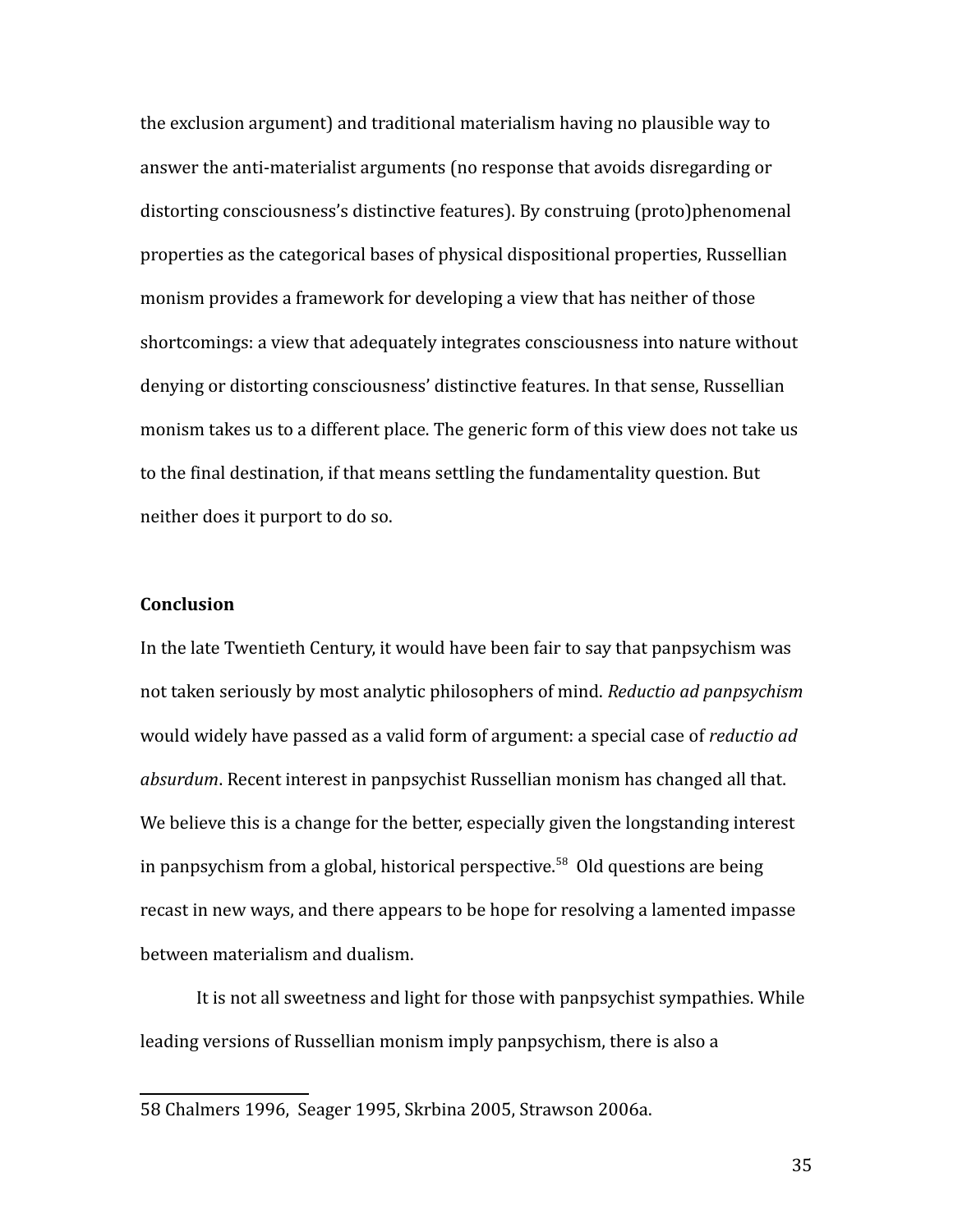panprotopsychist version that seems no less viable.<sup>[59](#page-35-0)</sup> And Russellian monism faces serious objections.<sup>[60](#page-35-1)</sup> We have tried to address two of these, one developed by Howell and one by Kind. We have argued that neither is decisive. In our view, panpsychist Russellian monism remains a contender position: one that is well worth investigating and developing further. $61$ 

## **References**

Alter, T. Forthcoming-a. The structure and dynamics argument against materialism. *Nous*.

Alter, T. Forthcoming-b. Are there brute facts about consciousness? In C. Mekios and E. Vintiadis (eds.) *Brute Facts.* New York: Oxford University Press.

Alter, T. Forthcoming-c. The concept-mastery explanation of Mary's new knowledge. In S. Coleman (ed.) *The Knowledge Argument*, edited by Sam Coleman. Cambridge: Cambridge University Press.

Alter, T. 2013. Social externalism and the knowledge argument. *Mind* 122: 481-496.

<span id="page-35-2"></span><span id="page-35-1"></span><span id="page-35-0"></span>59 *Pace* Strawson 2006a, 2006b and Goff 2015. For a defense of panprotopsychism against Strawon's and Goff's arguments, see Alter forthcoming-b. 60 In addition to Kind 1995 and Howell 2015 see, for example, Chalmers 2013, forthcoming, Ebbers, n.d., Ney 2015, Pautz n.d., Seager 1995, and Stoljar 2015. 61 For helpful comments and discussions, we thank Robert J. Howell and Amy Kind.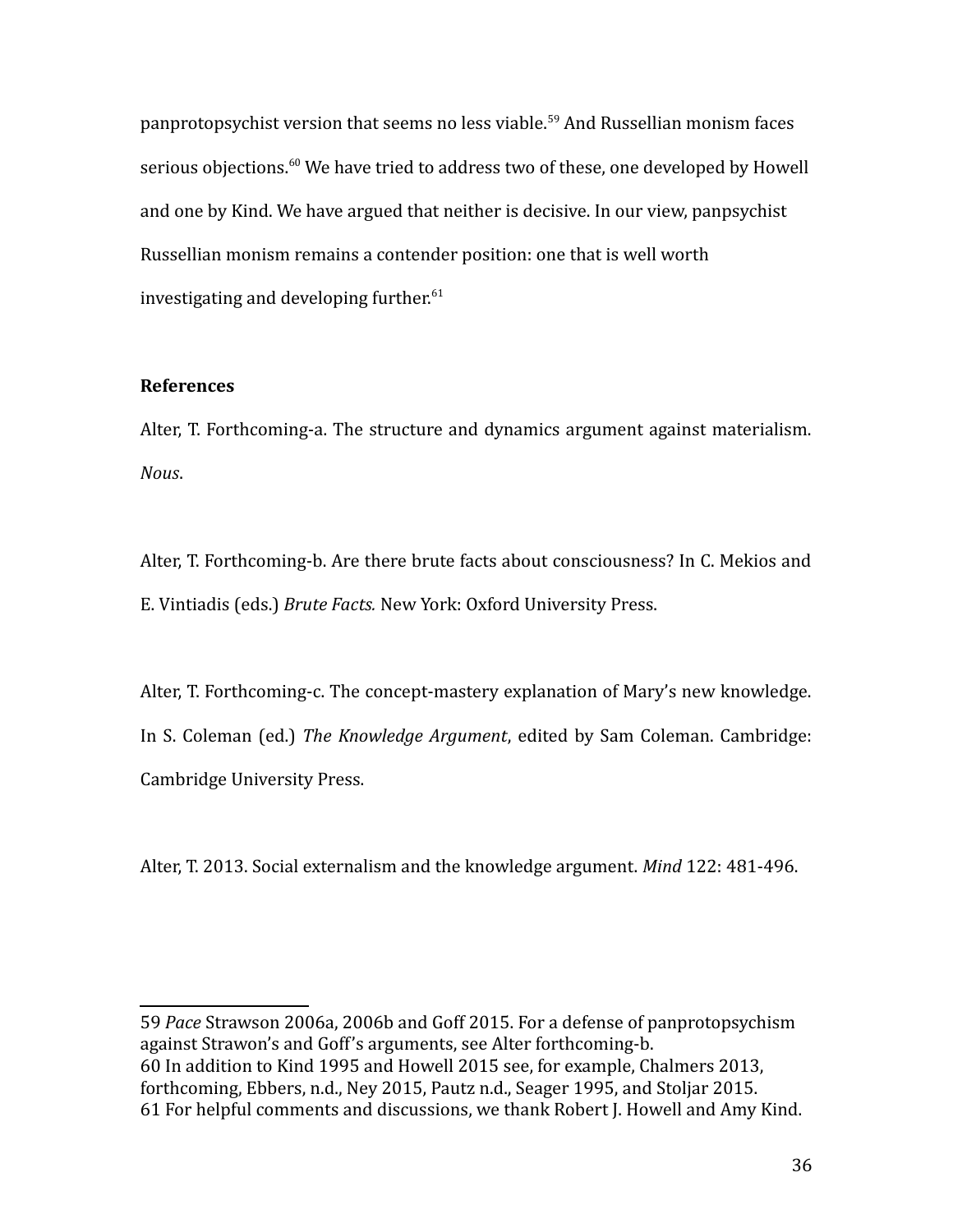Alter, T. and Howell, R. J. 2012. *Consciousness and the Mind-Body Problem: A Reader.* New York: Oxford University Press.

Alter, T., and Y. Nagasawa. 2012. What is Russellian monism? *Journal of Consciousness Studies* 19: 67-95.

Armstrong, D. 1968. *A Materialist Theory of Mind*. London: Routledge and Kegan Paul.

Carruth, A. Forthcoming. Powerful qualities, zombies, and inconceivability. *Philosophical Quarterly.*

Bennett, K. 2003. Why the exclusion problem seems intractable and how, just maybe, to tract it. *Nous* 37: 471–97.

Chalmers, D. J. Forthcoming. The combination problem for panpsychism. G. Brüntrop and L. Jaskolla (eds.) *Panpsychism*. New York: Oxford University Press.

Chalmers, D. J. 2013. Panpsychism and panprotopsychism. Amherst Lecture in Philosophy: http://www.amherstlecture.org/index.html. Also in T. Alter and Y. Nagasawa (eds.) *Consciousness in the Physical World: Perspectives on Russellian Monism.* New York: Oxford University Press, 2015: 246-76.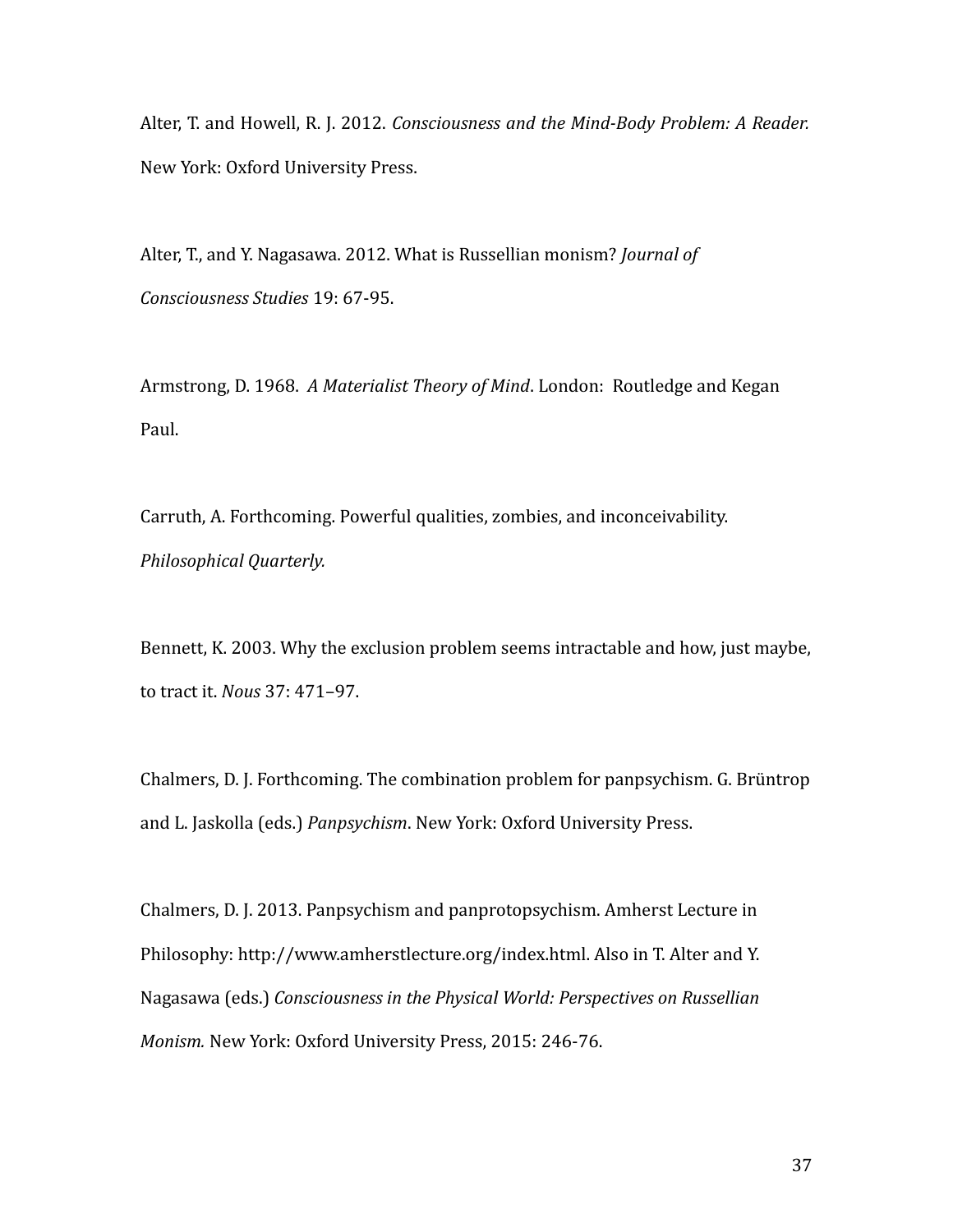Chalmers, D. J. 2010. *The Character of Consciousness*. New York: Oxford University Press.

Chalmers, D. J. 2004. Phenomenal concepts and the knowledge argument. In P. Ludlow, D. Stoljar, and Y. Nagasawa (eds.) *There's Something about Mary: Essays on Phenomenal Consciousness and Frank Jackson's Knowledge Argument*. Cambridge: MIT Press: 269-98.

Chalmers, D. J. 2003-a. Consciousness and its place in nature. In S. Stich and T. Warfield (eds.) *Guide to the Philosophy of Mind*. Cambridge: Blackwell. Reprinted in D. J. Chalmers (ed.) *Philosophy of Mind: Classical and Contemporary Readings.* New York: Oxford University Press, 2002: 247-72.

Chalmers, D. J. 2003-b The Content and epistemology of phenomenal belief. In Q. Smith and A. Jokic (eds.) *Consciousness: New Philosophical Perspectives* New York: Oxford University Press.

Chalmers, D. J. 2002. Does Conceivability Entail Possibility? In T. Gendler and J. Hawthorne (eds.) *Conceivability and Possibility*. New York: Oxford University Press: 145-200.

Chalmers, D. J. 1997. Moving forward on the problem of consciousness. *Journal of Consciousness Studies* 4: 3-46.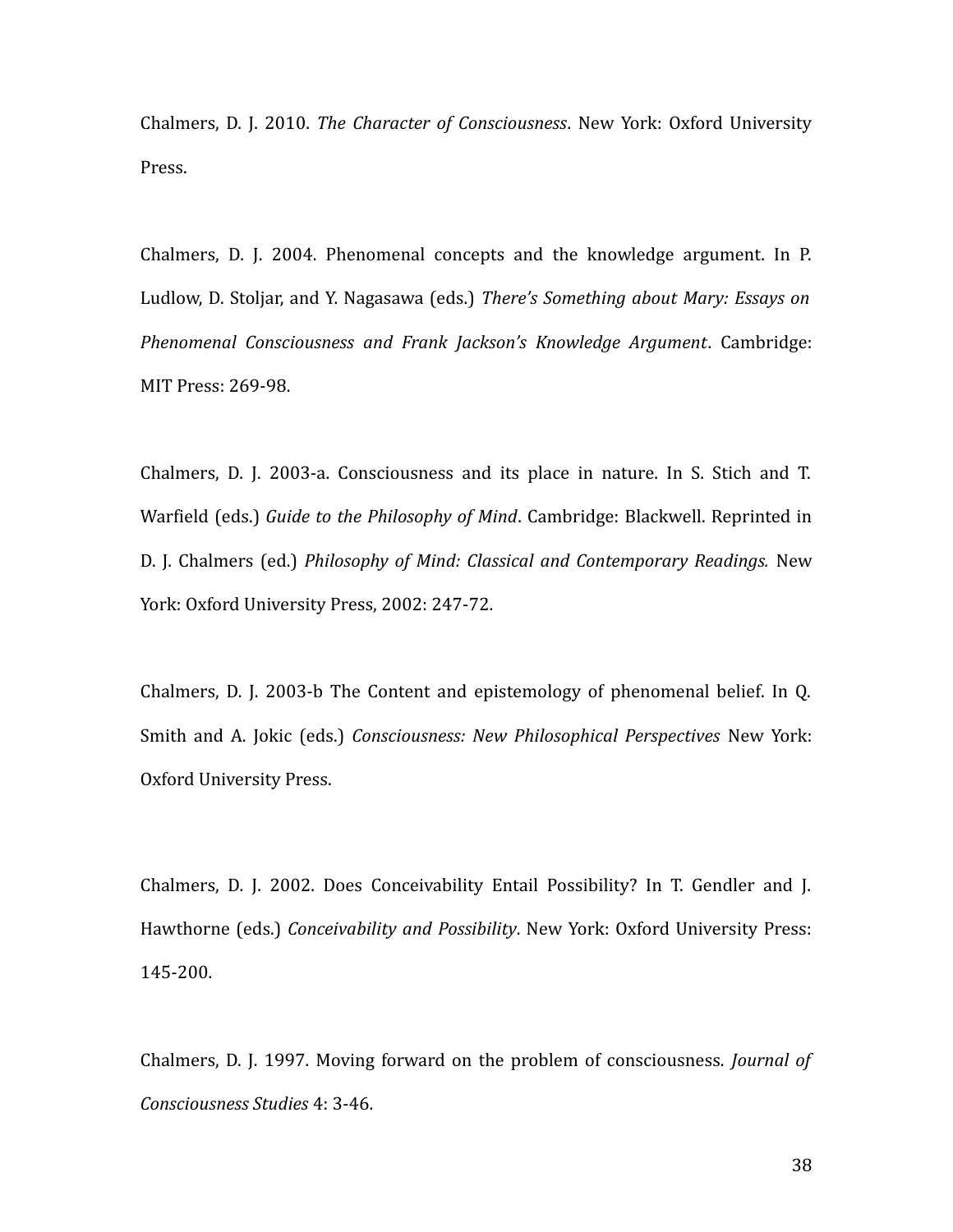Chalmers, D. J. 1996. *The Conscious Mind: In Search of a Fundamental Theory*. New York: Oxford University Press.

Coleman, S. 2016. Panpsychism and Neutral Monism: How to Make Up One's Mind. In G. Bruntrup and L. Jaskolla (eds.) *Panpsychism: Contemporary Perspectives*. New York: Oxford University Press: 249-282.

Coleman, S. 2015. Neuro-Cosmology. In P. Coates and S. Coleman (eds.) *Phenomenal Qualities: Sense, Perception, and Consciousness*. Oxford: Oxford University Press: 66- 102.

Ebbers M. A priori entailment and the reference-fixing problem. University of Memphis m.s.

Ehring, D. 2011. *Tropes: Properties, Objects, and Mental Causation*. Oxford: Oxford University Press.

Gertler, B. 2001. Introspecting phenomenal states. *Philosophy and Phenomenological Research* 63: 305-328.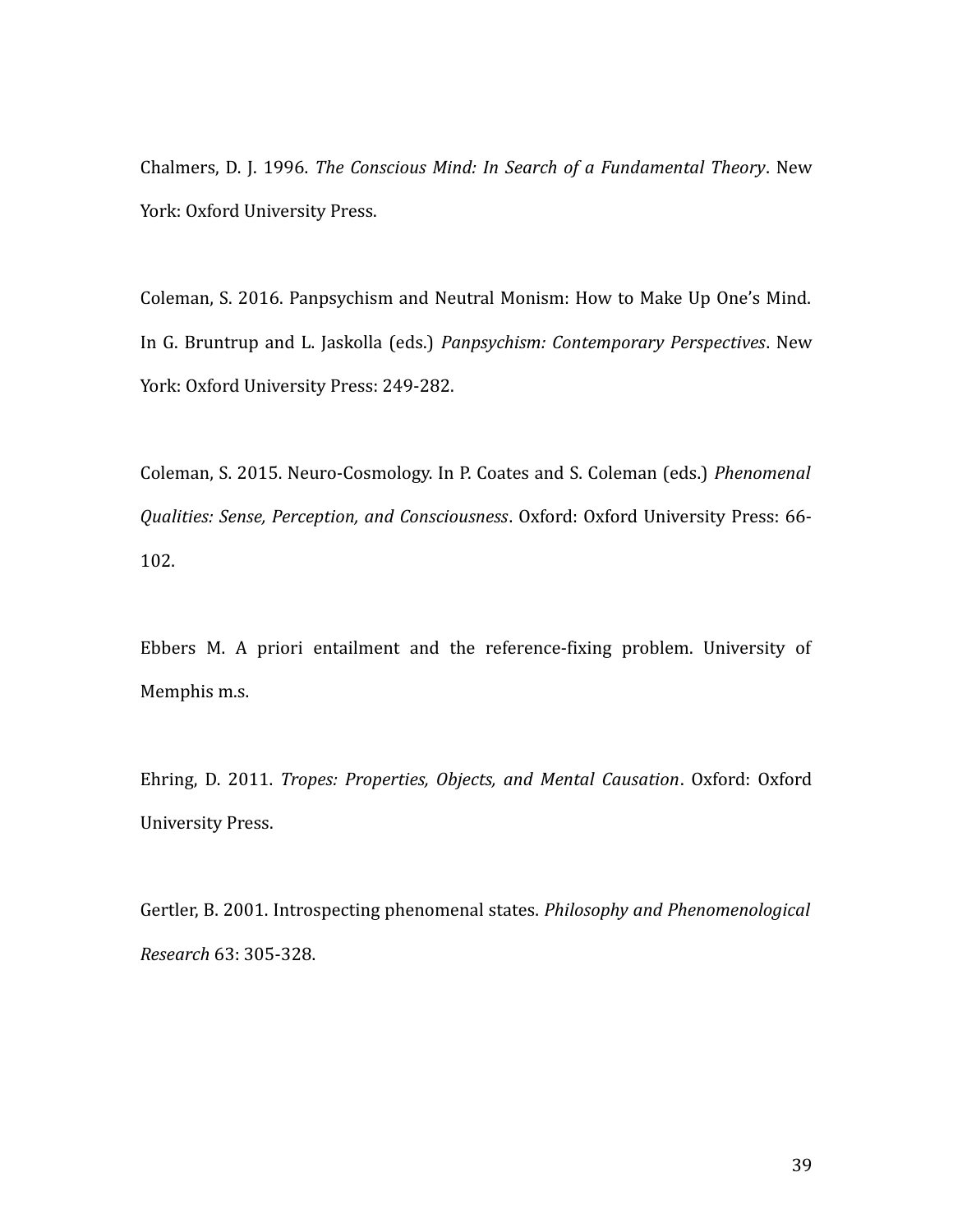Goff, P. 2015. Against constitutive Russellian monism. In T. Alter and Y. Nagasawa (eds.) *Consciousness in the Physical World: Perspectives on Russellian Monism.* New York: Oxford University Press, 2015: 370-400.

Hassel Morch, H. 2014. Panpsychism and Causation: A New Argument and a Solution to the Combination Problem*.* Dissertation, Oslo

Howell, R. J. 2015. The Russellian monist's problems with mental causation. *Philosophical Quarterly* 65: 22-39.

Jackson, F. 1986. What Mary didn't know. *Journal of Philosophy* 83: 291-95.

Jackson, F. 1982. Epiphenomenal qualia. *Philosophical Quarterly* 32: 127-36.

Kim, J. 2000. *Mind in a Physical World: An Essay on the Mind-Body Problem and Mental Causation*. Cambridge: MIT Press.

Kim, J. 1989. The myth of non-reductive materialism. *Proceedings and Addresses of the American Philosophical Association* 63**:** 31**–**47**.**

Kind, A. 2015. Pessimism about Russellian monism. In T. Alter and Y. Nagasawa (eds.) *Consciousness in the Physical World: Perspectives on Russellian Monism.* New York: Oxford University Press, 2015: 401-21.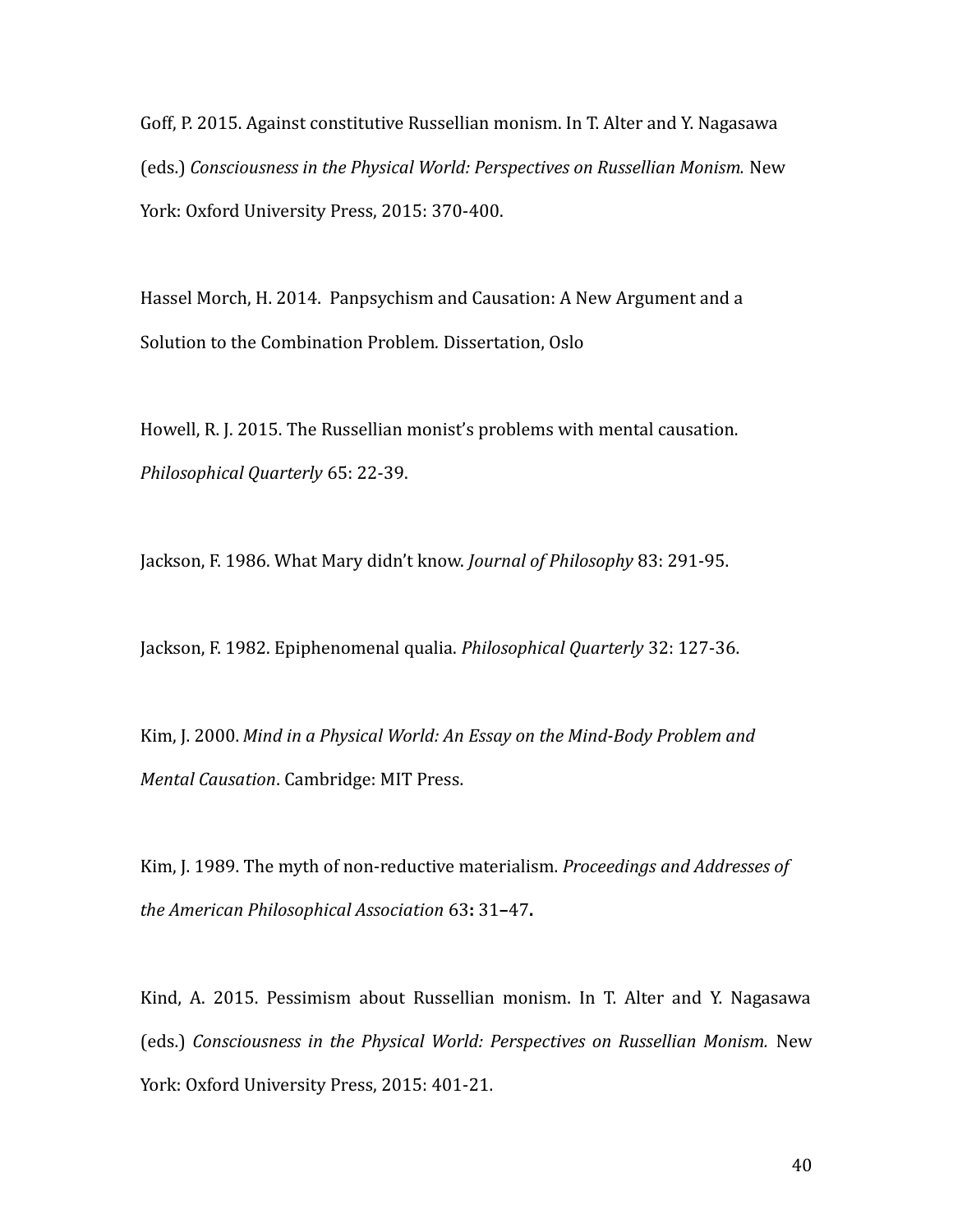Lewis, D. 1972. Psychophysical and theoretical identifications. *Australasian Journal of Philosophy* 50: 249-58.

List, C. and Stoljar, D. Forthcoming. Does the exclusion argument put any pressure on dualism? *Australasian Journal of Philosophy.*

McClelland, T. 2013. The neo-Russellian ignorance hypothesis: A hybrid account of phenomenal consciousness*. Journal of Consciousness Studies*, 20 (3–4):125–151.

McKitrick, J. 2003. The bare metaphysical possibility of bare dispositions. *Philosophy and Phenomenological Research* 66: 349-69.

Montero, B. G. 2015. Russellian physicalism. In T. Alter and Y. Nagasawa (eds.) *Consciousness in the Physical World: Perspectives on Russellian Monism.* New York: Oxford University Press: 209-223.

Montero, B. G. 2007. Physicalism could be true even if Mary learns something new. *The Philosophical Quarterly* 57: 176-89.

Ney, A. 2015. A physicalist critique of Russellian monism. In T. Alter and Y. Nagasawa (eds.) *Consciousness in the Physical World: Perspectives on Russellian Monism.* New York: Oxford University Press: 346-69.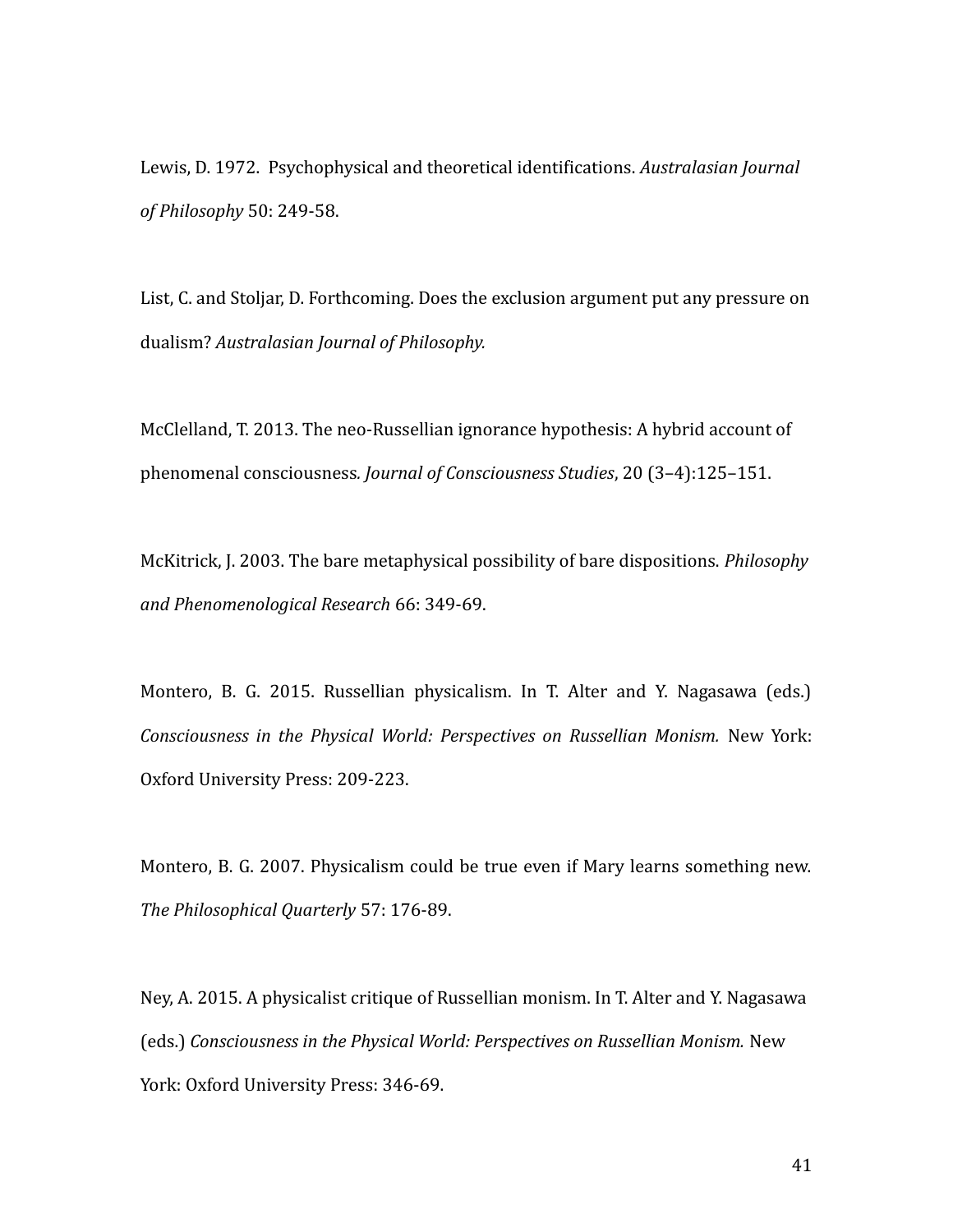Pautz, A. A dilemma for Russellian monists about consciousness. Brown University ms.

Pereboom, D. 2011. *Consciousness and the Prospects of Physicalism*. New York: Oxford University Press.

Seager, W. E. 1995. Consciousness, information, and panpsychism*. Journal of Consciousness Studies* 2: 272-88.

Shoemaker, S. 2007. *Physical Realization*. Oxford: Oxford University Press.

Shoemaker, S. 1996. *The first-person perspective and other essays*. Cambridge: Cambridge University Press.

Skrbina, D. 2005. *Panpsychism in the West.* Cambridge: MIT Press.

Stoljar, D. 2015. Russellian monism or Nagelian monism? In T. Alter and Y. Nagasawa (eds.) *Consciousness in the Physical World: Perspectives on Russellian Monism.* New York: Oxford University Press: 324-345.

Stoljar, D. 2005. Physicalism and phenomenal concepts. *Mind and Language* 20: 469- 94.